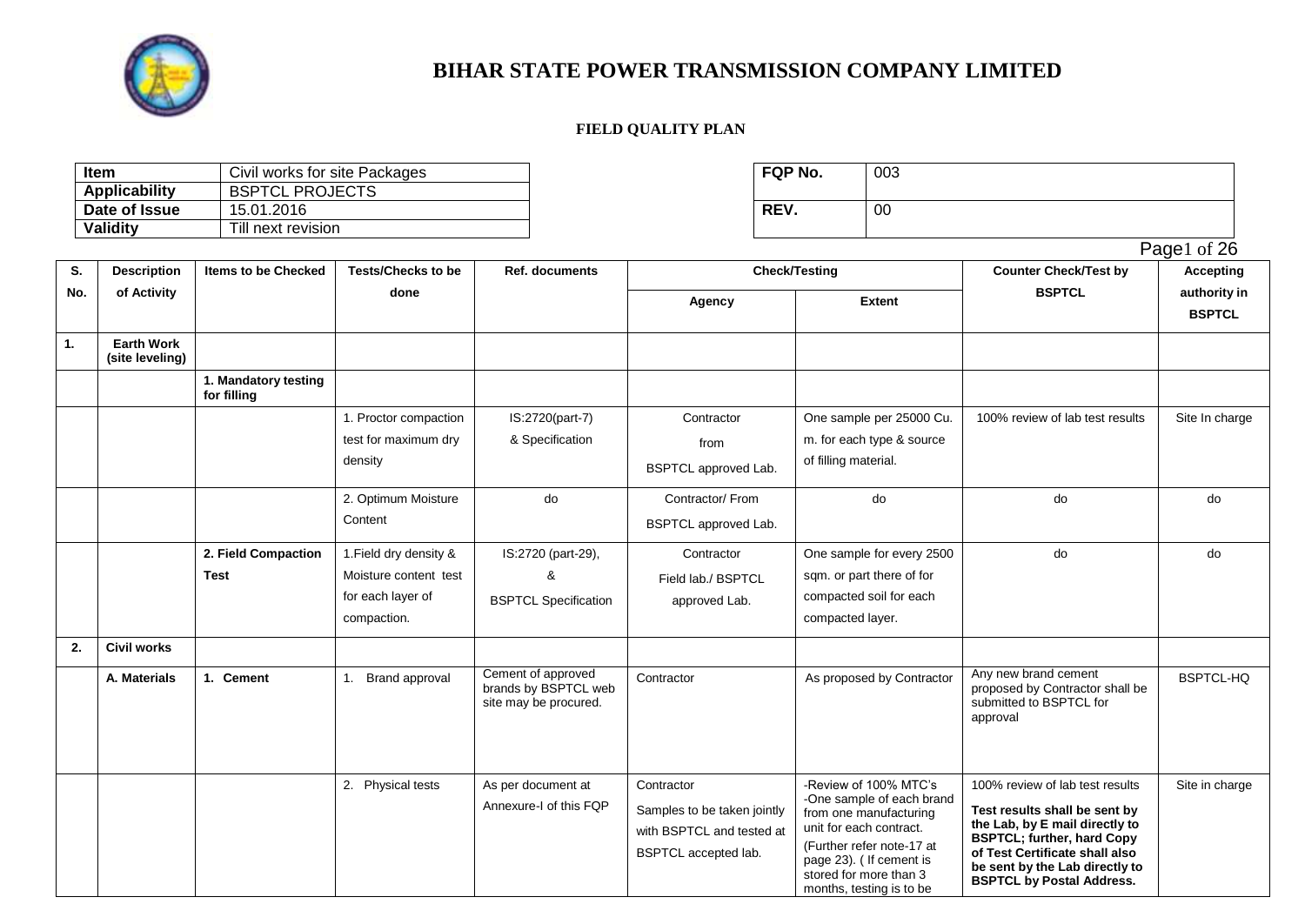

### **FIELD QUALITY PLAN**

| ltem                 | Civil works for site Packages | <b>FQP No.</b> | 003 |
|----------------------|-------------------------------|----------------|-----|
| <b>Applicability</b> | <b>BSPTCL PROJECTS</b>        |                |     |
| Date of Issue        | 15.01.2016                    | REV.           | 00  |
| <b>Validity</b>      | Till next revision            |                |     |

| FQP No. | 003 |
|---------|-----|
| REV.    | 00  |

Page2 of 26

|     |                    |                                    |                                                            |                                                                                                                                                           |                           | done before its use)                                                                                                                                                                                                               |                                                                                                                                                                                                                                                       |                               |
|-----|--------------------|------------------------------------|------------------------------------------------------------|-----------------------------------------------------------------------------------------------------------------------------------------------------------|---------------------------|------------------------------------------------------------------------------------------------------------------------------------------------------------------------------------------------------------------------------------|-------------------------------------------------------------------------------------------------------------------------------------------------------------------------------------------------------------------------------------------------------|-------------------------------|
|     |                    |                                    |                                                            |                                                                                                                                                           |                           |                                                                                                                                                                                                                                    |                                                                                                                                                                                                                                                       |                               |
| S.  | <b>Description</b> | <b>Items to be Checked</b>         | <b>Tests/Checks to be</b>                                  | Ref. documents                                                                                                                                            | <b>Check/Testing</b>      |                                                                                                                                                                                                                                    | <b>Counter Check/Test by</b>                                                                                                                                                                                                                          | <b>Accepting</b>              |
| No. | of Activity        |                                    | done                                                       |                                                                                                                                                           | Agency                    | <b>Extent</b>                                                                                                                                                                                                                      | <b>BSPTCL</b>                                                                                                                                                                                                                                         | authority in<br><b>BSPTCL</b> |
|     |                    |                                    | 3. Chemical Tests.<br>Chemical<br>composition of<br>Cement | -do-                                                                                                                                                      | Contractor to submit MTC  | Review of all MTC                                                                                                                                                                                                                  | 100% review of MTC results                                                                                                                                                                                                                            | Site In charge                |
|     |                    | 2.a) Reinforcement<br><b>Steel</b> | 1. Source approval                                         | - May be procured from<br>main producers directly<br>or through authorized<br>dealers who can<br>produce MTC from main<br>producers with<br>traceability. | Contractor                | As proposed by contractor                                                                                                                                                                                                          | Material shall be supplied from<br>Main Producers / authorized<br>dealers.                                                                                                                                                                            | Site in charge.               |
|     |                    |                                    | 2. Physical and<br>Chemical analysis<br>test               | As per annexure-2<br>of this FQP                                                                                                                          | Contractor to submit MTC. | Review of 100% MTC<br>One sample* / 500 MT /<br>Manufacturer shall be<br>jointly sealed by BSPTCL<br>and tested at BSPTCL<br>approved Lab.<br>*Note: All sizes of 10 mm<br>and above shall be taken for<br>testing in every 500MT. | -100% review of MTC,<br>Review of lab test results.<br>Test results shall be sent by the<br>Lab, by E mail directly to<br>BSPTCL; further, hard Copy of<br>Test Certificate shall also be sent<br>by the Lab directly to BSPTCL by<br>Postal Address. | Site In charge                |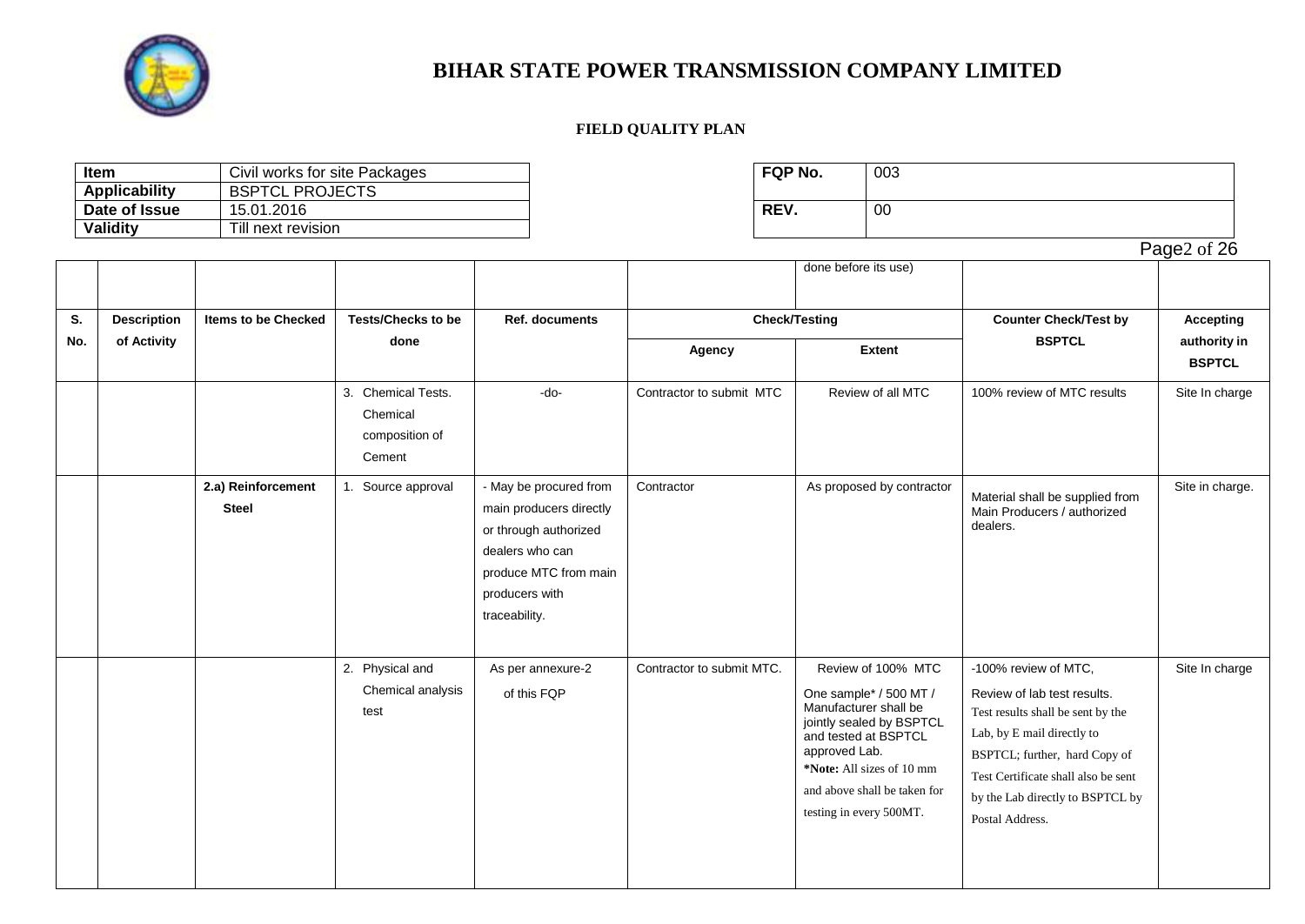

| Item            | Civil works for site Packages |  |  | <b>FQP No.</b> | 003 |             |
|-----------------|-------------------------------|--|--|----------------|-----|-------------|
| Applicability   | <b>BSPTCL PROJECTS</b>        |  |  |                |     |             |
| Date of Issue   | 15.01.2016                    |  |  | REV.           | 00  |             |
| <b>Validity</b> | Till next revision            |  |  |                |     |             |
|                 |                               |  |  |                |     | Page3 of 26 |
|                 |                               |  |  |                |     |             |
|                 |                               |  |  |                |     |             |
|                 |                               |  |  |                |     |             |
|                 |                               |  |  |                |     |             |

| <b>S. No.</b> | <b>Description</b> | <b>Items to be Checked</b> | <b>Tests/Checks to be</b> | Ref. documents              |            | <b>Check/Testing</b>       | <b>Counter Check/Test by</b>   | <b>Accepting</b>              |  |
|---------------|--------------------|----------------------------|---------------------------|-----------------------------|------------|----------------------------|--------------------------------|-------------------------------|--|
|               | of Activity        |                            | done                      |                             | Agency     | <b>Extent</b>              | <b>BSPTCL</b>                  | authority in<br><b>BSPTCL</b> |  |
|               |                    | 2.b) Structural steel.     | Source to be proposed     | <b>BSPTCL Specification</b> | Contractor | As proposed by contractor  | To verify documents.           | Site In charge                |  |
|               |                    | For roof truss, door       | by contractor.            |                             |            |                            |                                |                               |  |
|               |                    | & window frames,           |                           |                             |            |                            |                                |                               |  |
|               |                    | boundary wall,             |                           |                             |            |                            |                                |                               |  |
|               |                    | gates, grills, railings    |                           |                             |            |                            |                                |                               |  |
|               |                    | gratings & rolling         |                           |                             |            |                            |                                |                               |  |
|               |                    | shutter etc.               |                           |                             |            |                            |                                |                               |  |
|               |                    |                            | 1. Visual & Dimensional   | <b>BSPTCL</b> specification | Contractor | 100%                       | random                         | Site Engineer                 |  |
|               |                    |                            | check for damages,        | and approved drawing        |            |                            |                                |                               |  |
|               |                    |                            | rusting & pitting,        |                             |            |                            |                                |                               |  |
|               |                    |                            | welding, primer coating,  |                             |            |                            |                                |                               |  |
|               |                    |                            | painting/ galvanizing as  |                             |            |                            |                                |                               |  |
|               |                    |                            | applicable.               |                             |            |                            |                                |                               |  |
|               |                    |                            | 2. Physical properties    | IS:2062 BSPTCL              | Contractor | 1 sample per 20 MT or part | Review of lab. test results by | Site In charge                |  |
|               |                    |                            | a) Structural steel       | specification and           |            | thereof for tensile and    | <b>BSPTCL.</b>                 |                               |  |
|               |                    |                            | (except tubular pipes)    | approved drawing            |            | bend test of each size.    |                                |                               |  |
|               |                    |                            |                           |                             |            | Samples to be tested in    |                                |                               |  |
|               |                    |                            |                           |                             |            | BSPTCL accepted lab.       |                                |                               |  |
|               |                    |                            |                           |                             |            | (Mini. Qty. required for   |                                |                               |  |
|               |                    |                            |                           | IS:2062 BSPTCL              |            | testing is 20 MT))         |                                |                               |  |
|               |                    |                            | b) Steel Tubular pipes    |                             | Contractor | 1 sample per 8 MT or part  | Review of lab. test results by | Site In charge                |  |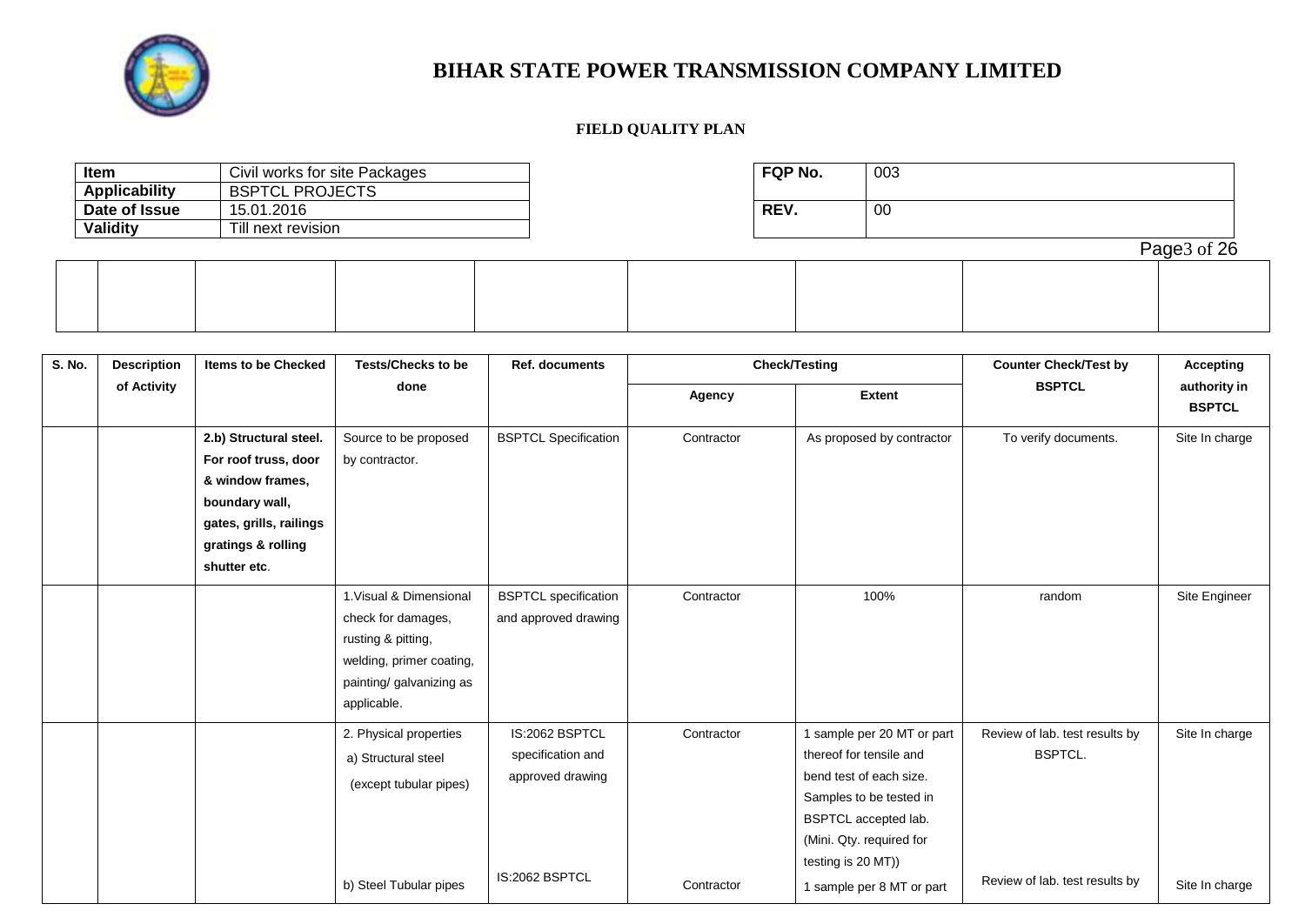

| Item                 | Civil works for site Packages |                    |                             |            | FQP No.          | 003                          |                                                          |                      |
|----------------------|-------------------------------|--------------------|-----------------------------|------------|------------------|------------------------------|----------------------------------------------------------|----------------------|
| <b>Applicability</b> | <b>BSPTCL PROJECTS</b>        |                    |                             |            |                  |                              |                                                          |                      |
| Date of Issue        | 15.01.2016                    |                    |                             |            | REV.             | 00                           |                                                          |                      |
| <b>Validity</b>      | Till next revision            |                    |                             |            |                  |                              |                                                          |                      |
|                      |                               |                    |                             |            |                  |                              |                                                          | Page4 of 26          |
|                      |                               |                    | specification and           |            |                  | thereof for tensile and      | <b>BSPTCL.</b>                                           |                      |
|                      |                               |                    | approved drawing            |            |                  | bend test of each size.      |                                                          |                      |
|                      |                               |                    |                             |            |                  | Samples to be tested in      |                                                          |                      |
|                      |                               |                    |                             |            |                  | BSPTCL accepted lab.         |                                                          |                      |
|                      |                               |                    |                             |            |                  | (Mini. Qty. required for     |                                                          |                      |
|                      |                               |                    |                             |            | testing is 8 MT) |                              |                                                          |                      |
|                      | 3. Coarse                     | 1. Source approval | Source meeting              | Contractor | Proposed by the  |                              | To review the proposal based                             | Project In-          |
|                      |                               |                    |                             |            |                  |                              |                                                          | charge.              |
|                      | <b>Aggregates</b>             |                    | <b>BSPTCL Specification</b> |            |                  | Contractor, indicating the   | on the documents                                         | Once approved,       |
|                      |                               |                    |                             |            |                  | location of the quarry and   |                                                          | the particular       |
|                      |                               |                    |                             |            |                  | based on the test results    |                                                          | quarry shall be      |
|                      |                               |                    |                             |            |                  | of Joint samples tested in   |                                                          | used for all the     |
|                      |                               |                    |                             |            |                  | BSPTCL accepted lab.         |                                                          | running              |
|                      |                               |                    |                             |            |                  |                              |                                                          | contracts under      |
|                      |                               |                    |                             |            |                  |                              |                                                          | various<br>Packages. |
|                      |                               | 2. Physical tests  | As per document at          | Contractor |                  | One sample per 200 cum       | 100% review of test results.                             | Site Engineer        |
|                      |                               |                    | Annexure-3 of this          |            |                  | or part thereof, samples to  | Out of these 100% samples,                               |                      |
|                      |                               |                    | FQP                         |            |                  | be tested by Contractor in   | BSPTCL shall witness at TPL, 5                           |                      |
|                      |                               |                    |                             |            |                  | BSPTCL accepted Lab.         | samples selected at random,<br>spread during the overall |                      |
|                      |                               |                    |                             |            |                  |                              | execution period of contract.                            |                      |
|                      | 4. Fine aggregate             | 1. Source approval | Source meeting              | Contractor |                  | Proposed by Contractor,      | To review the proposal based                             | Project In-          |
|                      |                               |                    | <b>BSPTCL Specification</b> |            |                  | indicating the location of   | on the documents.                                        | charge.              |
|                      |                               |                    |                             |            |                  | the quarry and based on      |                                                          | Once approved,       |
|                      |                               |                    |                             |            |                  | the results of Joint samples |                                                          | the particular       |
|                      |                               |                    |                             |            | tested in BSPTCL |                              |                                                          | source shall be      |
|                      |                               |                    |                             |            | accepted lab.    |                              |                                                          | used for all the     |
|                      |                               |                    |                             |            |                  |                              |                                                          | running contracts    |
|                      |                               |                    |                             |            |                  |                              |                                                          | under various        |
|                      |                               |                    |                             |            |                  |                              |                                                          | Packages.            |
|                      |                               |                    |                             |            |                  |                              |                                                          |                      |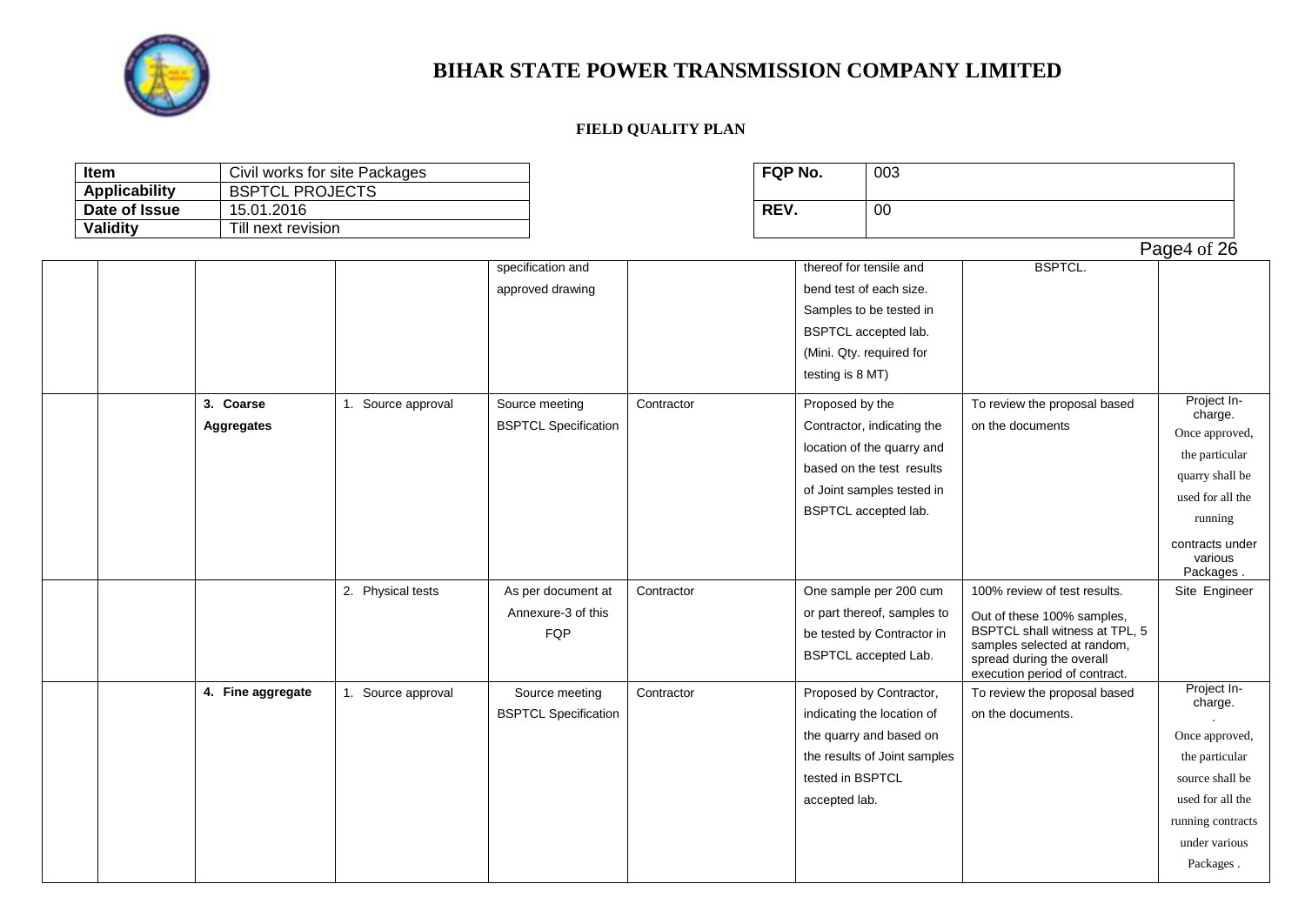

### **FIELD QUALITY PLAN**

| ltem          | Civil works for site Packages | <b>FQP No.</b> | 003 |
|---------------|-------------------------------|----------------|-----|
| Applicability | <b>BSPTCL PROJECTS</b>        |                |     |
| Date of Issue | 15.01.2016                    | <b>REV</b>     | 00  |
| Validity      | Till next revision            |                |     |

| FQP No. | 003 |
|---------|-----|
| REV.    | 00  |

Page5 of 26

| S. No. | <b>Description</b>  | <b>Items to be Checked</b>                                   | <b>Tests/Checks to be</b><br>done | <b>Ref. documents</b>                                              |            | <b>Check/Testing</b>                                                                                        | <b>Counter Check/Test by</b><br><b>BSPTCL</b>                                                                                                                                           | <b>Accepting</b>              |
|--------|---------------------|--------------------------------------------------------------|-----------------------------------|--------------------------------------------------------------------|------------|-------------------------------------------------------------------------------------------------------------|-----------------------------------------------------------------------------------------------------------------------------------------------------------------------------------------|-------------------------------|
|        | of Activity         |                                                              |                                   |                                                                    | Agency     | <b>Extent</b>                                                                                               |                                                                                                                                                                                         | authority in<br><b>BSPTCL</b> |
|        |                     |                                                              | 2. Physical test                  | As per Annexure-4 of<br>this FQP                                   | Contractor | One sample per 200 cum<br>or part thereof, samples to<br>be tested by contractor in<br>BSPTCL accepted Lab. | 100% review of test results<br>Out of these 100% samples,<br><b>BSPTCL shall witness 5</b><br>samples selected at random,<br>spread during the overall<br>execution period of contract. | Site Engineer                 |
|        |                     | 5. Water                                                     | 1. Cleanliness                    | <b>BSPTCL Specification</b><br>(Water shall be fresh<br>and clean) | Contractor | 100% visual check at Field                                                                                  | Verification at random                                                                                                                                                                  | Site Engineer                 |
|        |                     |                                                              | 2. PH Value                       | $-do -$                                                            | Contractor | One sample per source                                                                                       | 100% review of the test results<br>Ph value not less than 6                                                                                                                             | Site Engineer                 |
|        | <b>B.Concreting</b> |                                                              |                                   |                                                                    |            |                                                                                                             |                                                                                                                                                                                         |                               |
|        |                     | 1. Workability<br>(For concreting not<br>less than $1:3:6$ ) | Slump test                        | Range 25-75mm refer<br>document at annex -5<br>of this FQP.        | Contractor | Minimum 01 sample per<br>day / conc. mixer                                                                  | 20% check at random                                                                                                                                                                     | Site Engr.                    |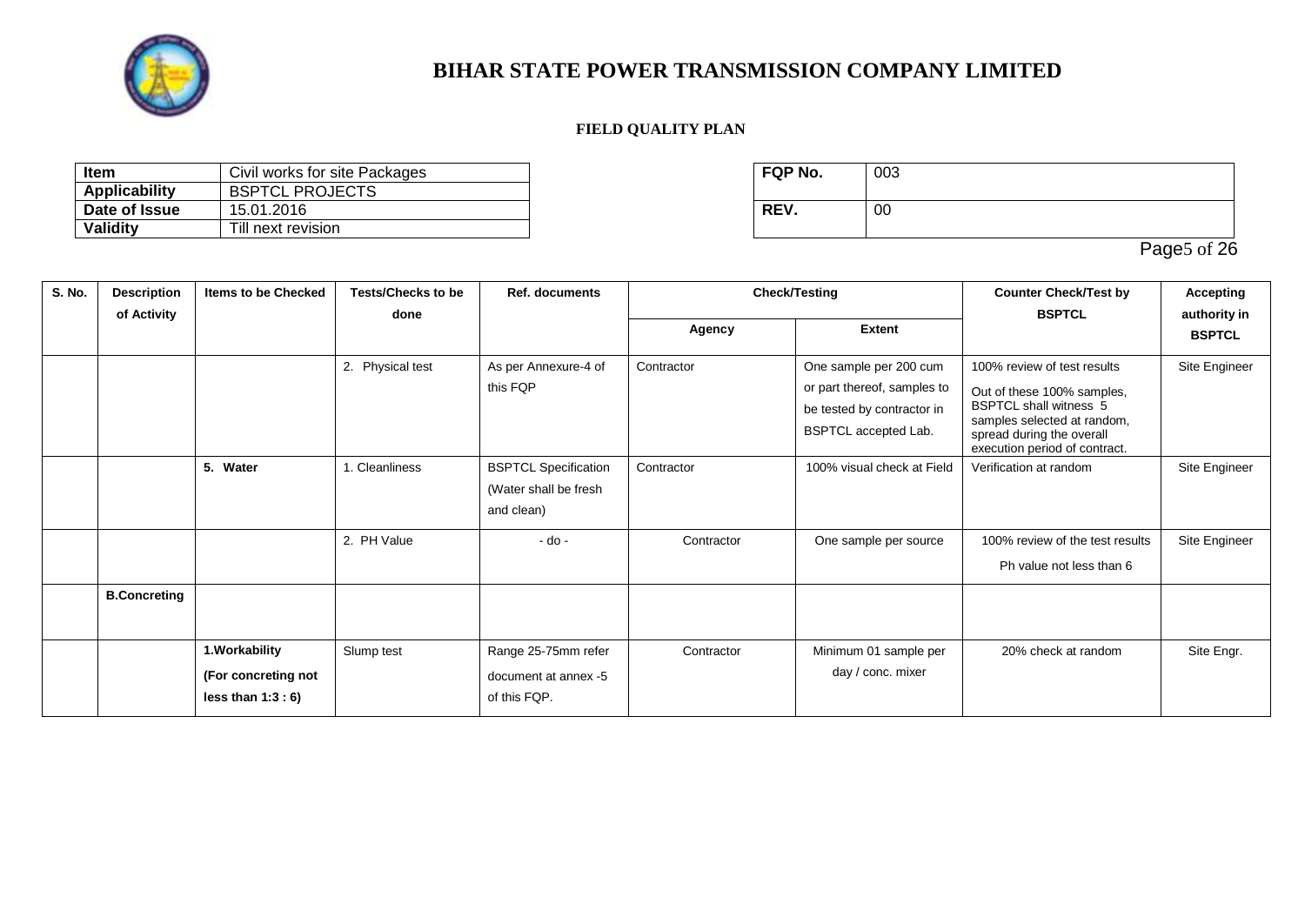

### **FIELD QUALITY PLAN**

| Civil works for site Packages<br>ltem |                        | <b>FQP No.</b> | 003 |
|---------------------------------------|------------------------|----------------|-----|
| Applicability                         | <b>BSPTCL PROJECTS</b> |                |     |
| Date of Issue                         | 15.01.2016             | <b>REV</b>     | 00  |
| Validity                              | Till next revision     |                |     |

| FQP No. | 003 |
|---------|-----|
| REV.    | 00  |

Page6 of 26

| S. No. | <b>Description</b> | <b>Items to be Checked</b> | <b>Tests/Checks to be</b> | <b>Ref. documents</b> |                               | <b>Check/Testing</b>         | <b>Counter Check/Test by</b>                                      | <b>Accepting</b>                 |                               |          |
|--------|--------------------|----------------------------|---------------------------|-----------------------|-------------------------------|------------------------------|-------------------------------------------------------------------|----------------------------------|-------------------------------|----------|
|        | of Activity        |                            | done                      |                       | Agency                        | <b>Extent</b>                | <b>BSPTCL</b>                                                     | authority in<br><b>BSPTCL</b>    |                               |          |
|        |                    | 2. Concrete Strength       | <b>Cubes Compressive</b>  | As per annexure-5 of  | Contractor                    | One sample of 3 cubes for    | 100% review of lab test results.                                  | Site Engineer.                   |                               |          |
|        |                    | (For R.C.C.)               | Strength                  | this FQP.             | Casting of cubes at site.     | every 20 Cum or part         | Cubes at 100% location are to                                     | 10% samples to                   |                               |          |
|        |                    |                            |                           |                       | Cubes to be tested for 7      | thereof.                     | be taken in presence of BSPTCL                                    | be witnessed by                  |                               |          |
|        |                    |                            |                           |                       | days & 28 days strength at    | (Mini. Qty. required for     | officials.                                                        | <b>BSPTCL Site</b>               |                               |          |
|        |                    |                            |                           |                       | BSPTCL appd. Lab /            | testing is 5 cu. m. for each | Normally testing shall be carried                                 | Engineer and at                  |                               |          |
|        |                    |                            |                           |                       | <b>BSPTCL Lab/At site- if</b> | day of concrete)             |                                                                   | out at the Cube Testing Facility | installed at BSPTCL premises, | least 5% |
|        |                    |                            |                           |                       | testing machine installed     |                              | in the witness of BSPTCL.                                         | samples at                       |                               |          |
|        |                    |                            |                           |                       | by contractor is duly         |                              | Alternatively, samples shall be<br>tested at BSPTCL approved      | random, shall be                 |                               |          |
|        |                    |                            |                           |                       | calibrated by NABL lab.       |                              | Labs.                                                             | witnessed by                     |                               |          |
|        |                    |                            |                           |                       | Cubes at 100% location are    |                              | In this case, test results shall be<br>sent by the Lab, by E mail | Site In-charge.                  |                               |          |
|        |                    |                            |                           |                       | to be taken in presence of    |                              | directly to BSPTCL; Further,                                      | In-case of Site/                 |                               |          |
|        |                    |                            |                           |                       | <b>BSPTCL officials</b>       |                              | hard Copy of Test Certificate<br>shall also be sent by the Lab    | <b>BSPTCL Lab,</b>               |                               |          |
|        |                    |                            |                           |                       |                               |                              | directly to BSPTCL by Postal                                      | 100% witness by                  |                               |          |
|        |                    |                            |                           |                       |                               |                              | Address.<br>Further, BSPTCL to witness                            | <b>BSPTCL</b>                    |                               |          |
|        |                    |                            |                           |                       |                               |                              | testing on 20% samples and                                        | representative.                  |                               |          |
|        |                    |                            |                           |                       |                               |                              | also to review 100% test results.                                 |                                  |                               |          |
|        |                    |                            |                           |                       |                               |                              |                                                                   |                                  |                               |          |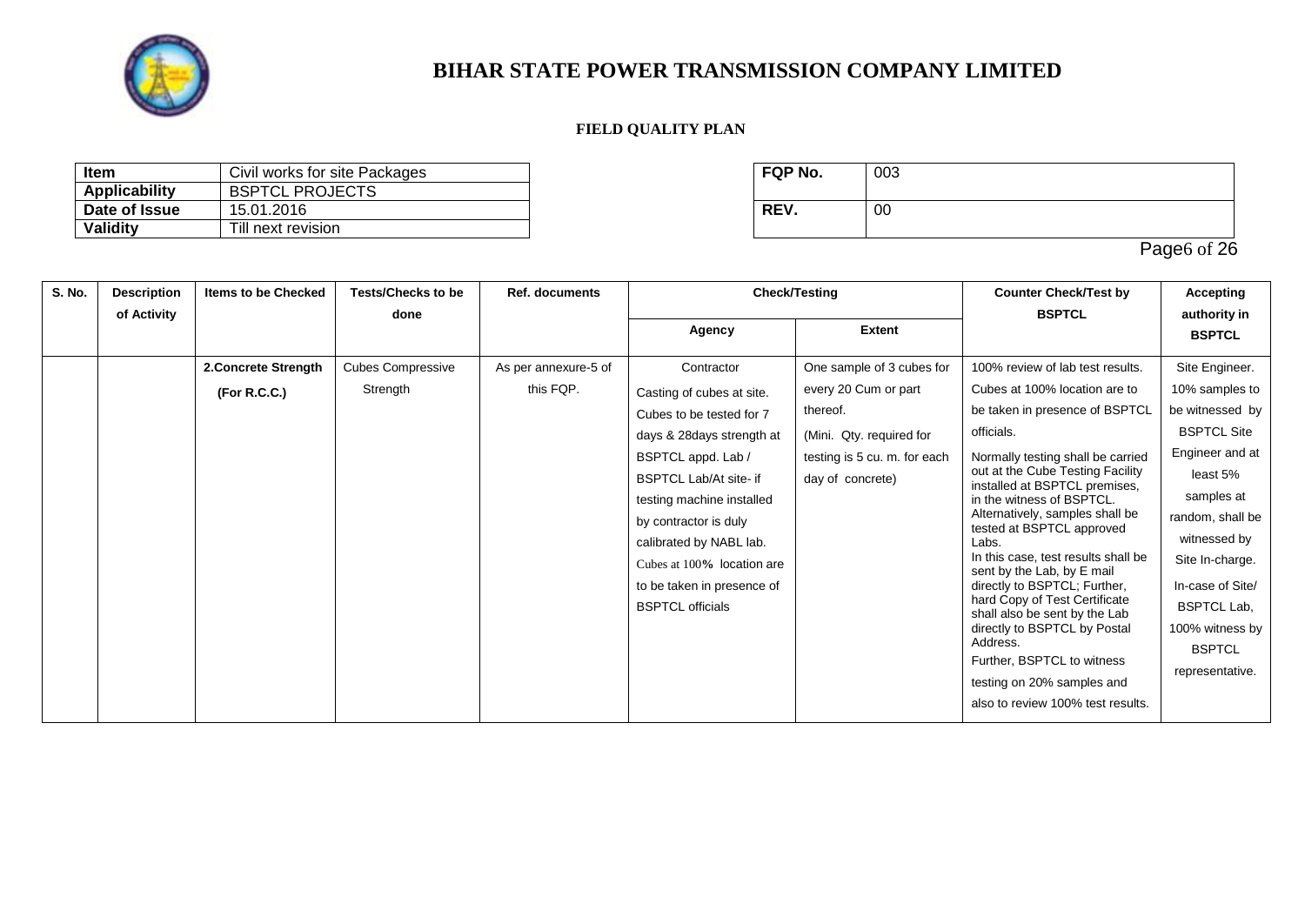

### **FIELD QUALITY PLAN**

| Civil works for site Packages<br>ltem |                        | <b>FQP No.</b> | 003 |
|---------------------------------------|------------------------|----------------|-----|
| <b>Applicability</b>                  | <b>BSPTCL PROJECTS</b> |                |     |
| Date of Issue                         | 15.01.2016             | REV.           | 00  |
| <b>Validity</b>                       | Till next revision     |                |     |

| FQP No. | 003 |
|---------|-----|
| REV.    | 00  |

Page7 of 26

| S. No. | <b>Description</b>      | <b>Items to be Checked</b>                      | <b>Tests/Checks to be</b>  | Ref. documents                                         | <b>Check/Testing</b>                                                                    |                                                                                                                               | <b>Counter Check/Test by</b> | <b>Accepting</b>              |  |
|--------|-------------------------|-------------------------------------------------|----------------------------|--------------------------------------------------------|-----------------------------------------------------------------------------------------|-------------------------------------------------------------------------------------------------------------------------------|------------------------------|-------------------------------|--|
|        | of Activity             |                                                 | done                       |                                                        | Agency                                                                                  | <b>Extent</b>                                                                                                                 | <b>BSPTCL</b>                | authority in<br><b>BSPTCL</b> |  |
|        | c)Back filling          | <b>Watering &amp; Ramming</b><br>for compaction | a) Visual                  | <b>BSPTCL Spec</b>                                     | Contractor                                                                              | 100%                                                                                                                          | Random                       | Site Engineer                 |  |
|        |                         |                                                 | b) Compaction              | <b>BSPTCL Spec</b>                                     | Contractor                                                                              | Back filling is to be done<br>by watering and<br>ramming for desired<br>compaction(to be<br>ascertained by site in<br>charge) | 100%                         | Site In charge                |  |
| 3.     | <b>Brick</b><br>Masonry |                                                 |                            |                                                        |                                                                                         |                                                                                                                               |                              |                               |  |
|        |                         | a) BRICKS                                       | 1.Dimensional<br>tolerance | <b>BSPTCL</b><br>Specification/enclose<br>d annexure-6 | Contractor (samples to be<br>taken jointly and tested in<br><b>BSPTCL</b> accepted lab) | Enclosed Annexure -6                                                                                                          | Review 100% of test results  | Site In charge                |  |
|        |                         |                                                 | 2.Compressive<br>strength  | <b>BSPTCL Specification</b><br>/ enclosed annexure-6   | $-Do-$                                                                                  | $-Do-$                                                                                                                        | -do-                         | Site In charge                |  |
|        |                         |                                                 | 3. Water Absorption        | <b>BSPTCL Specification</b><br>/ enclosed annexure-6   | $-Do-$                                                                                  | $-Do-$                                                                                                                        | -do-                         | Site In charge                |  |
|        |                         |                                                 | 4.Efflorescence            | <b>BSPTCL</b><br>Specification/<br>enclosed annexure-6 | $-Do-$                                                                                  | $-Do-$                                                                                                                        | -do-                         | Site In charge                |  |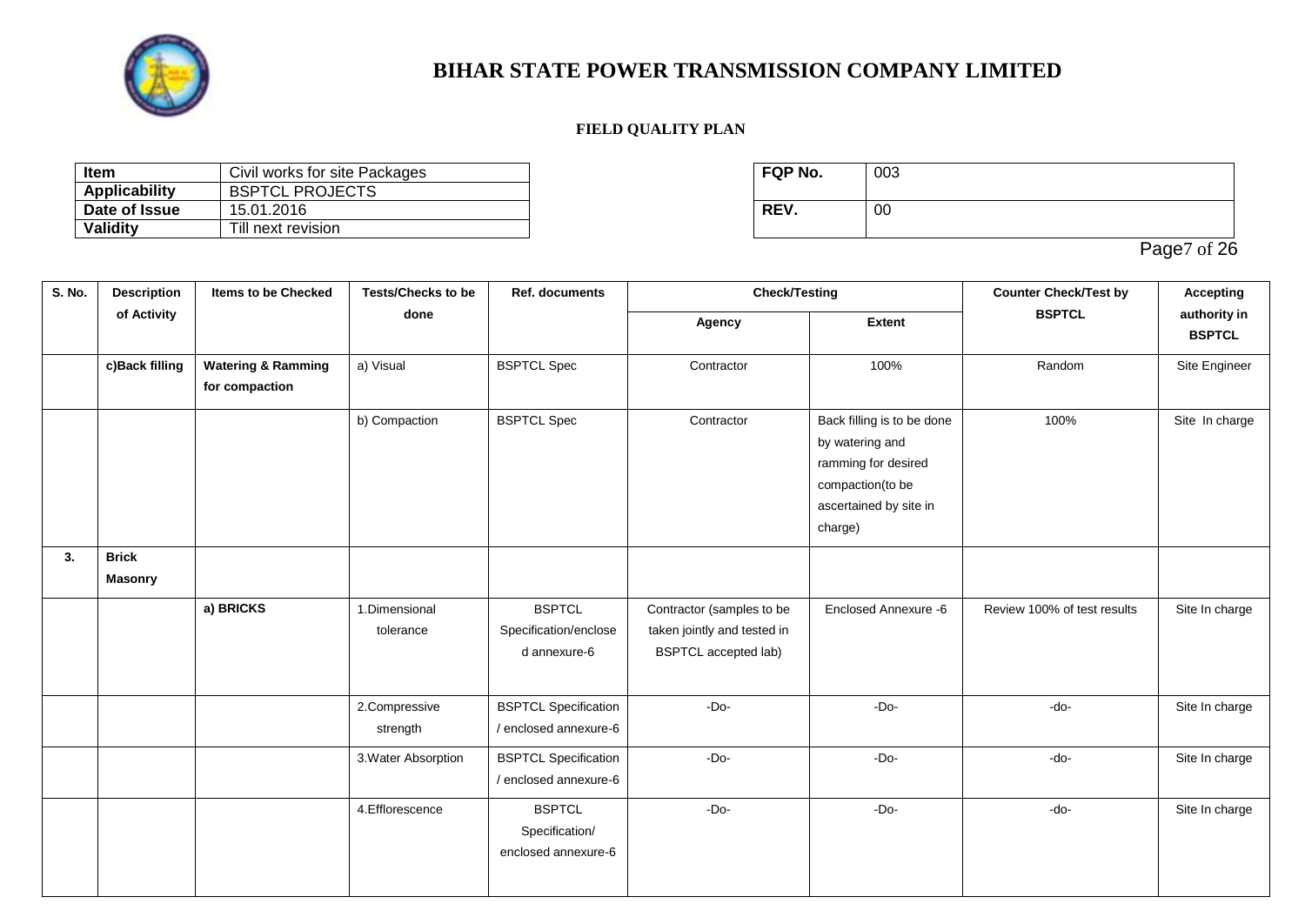

| <b>Item</b>          | Civil works for site Packages | <b>FQP No.</b> | 003 |
|----------------------|-------------------------------|----------------|-----|
| <b>Applicability</b> | <b>BSPTCL PROJECTS</b>        |                |     |
| Date of Issue        | 15.01.2016                    | <b>REV.</b>    | 00  |
| <b>Validity</b>      | Till next revision            |                |     |

| FQP No. | 003 |
|---------|-----|
| REV.    | 00  |

|        |                                                     |                                                            |                                                                          |                                                                                                                 |                                                                                         |                                                                                                                                   |                                               | Page8 of 26                   |
|--------|-----------------------------------------------------|------------------------------------------------------------|--------------------------------------------------------------------------|-----------------------------------------------------------------------------------------------------------------|-----------------------------------------------------------------------------------------|-----------------------------------------------------------------------------------------------------------------------------------|-----------------------------------------------|-------------------------------|
| S. No. | <b>Description</b>                                  | <b>Items to be Checked</b>                                 | <b>Tests/Checks to be</b>                                                | Ref. documents                                                                                                  | <b>Check/Testing</b>                                                                    |                                                                                                                                   | <b>Counter Check/Test by</b>                  | <b>Accepting</b>              |
|        | of Activity                                         |                                                            | done                                                                     |                                                                                                                 | Agency                                                                                  | <b>Extent</b>                                                                                                                     | <b>BSPTCL</b>                                 | authority in<br><b>BSPTCL</b> |
| 4.     | Stone for<br><b>Masonry</b>                         |                                                            |                                                                          |                                                                                                                 |                                                                                         |                                                                                                                                   |                                               |                               |
|        |                                                     | <b>Stone</b>                                               | 1.Compressive<br>Strength                                                | IS: 1121 (Part-I) &<br><b>CPWD</b> Specification<br>clause 7.1 Stone with<br>round surface shall<br>not be used | Contractor (samples to be<br>taken jointly and tested in<br><b>BSPTCL</b> accepted lab) | One sample pre source                                                                                                             | random                                        | Site In charge                |
|        |                                                     |                                                            | 2. Water Absorption                                                      | IS: 1124-1974 &<br><b>CPWD Specification</b><br>clause 7.1 Stone with<br>round surface shall<br>not be used     | Contractor (samples to be<br>taken jointly and tested in<br><b>BSPTCL</b> accepted lab) | One sample pre source                                                                                                             | random                                        | Site In charge                |
| 5.     | <b>Tiles for</b><br><b>Floorings &amp;</b><br>walls | 1. Terrazo Tile                                            | 1. Wet Transverse<br>Strength<br>2. Water Absorption<br>3. Abrasion Test | IS: 1237 &<br><b>BSPTCL</b><br>Specification/<br>enclosed<br>annexure-7                                         | Samples to be taken jointly<br>and tested in BSPTCL<br>accepted lab                     | One sample for every<br>10000 tiles or part<br>thereof / enclosed<br>annexure-7                                                   | 100% review of the test results.              | Site In charge.               |
|        |                                                     | 2.Glazed tiles<br><b>3. Vitrified Tiles</b>                | 1. Water Absorption<br>2. Crazing Test<br>3. Impact Test<br>Strength     | IS: 15622 &<br><b>BSPTCL Specification</b>                                                                      | Samples to be taken jointly<br>and tested in BSPTCL<br>accepted lab                     | One sample for every<br>3000 tiles or part<br>thereof.<br>(Minimum quantity of<br>material for carrying out<br>test is 3000 nos.) | 100% review of the test results.              | Site In charge.               |
| 6.     | <b>Finishing</b><br>materials of<br>building        | Type / quality /class of<br>finishing building<br>material | Physical verification of<br>Different items as per<br>specification      | <b>BSPTCL Specification</b>                                                                                     | Contractor                                                                              | 100%                                                                                                                              | MTC/Manufacturer catalogue To<br>be reviewed. | Site In charge.               |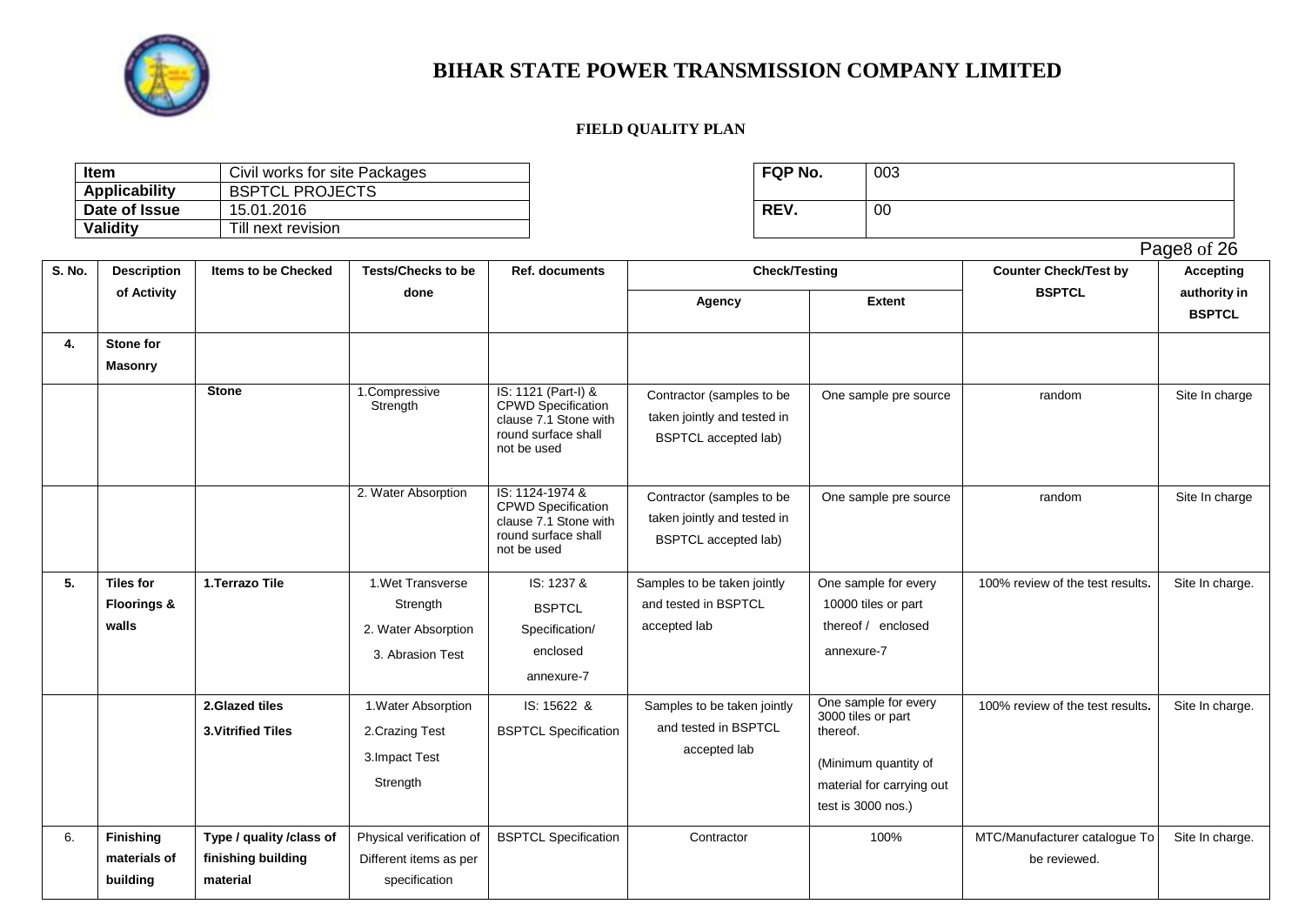

|        | Item                                  | Civil works for site Packages        |                           |                             | FQP No.                     |                       | 003                         |                                  |                  |  |
|--------|---------------------------------------|--------------------------------------|---------------------------|-----------------------------|-----------------------------|-----------------------|-----------------------------|----------------------------------|------------------|--|
|        | <b>Applicability</b><br>Date of Issue | <b>BSPTCL PROJECTS</b><br>15.01.2016 |                           |                             | REV.                        |                       | $00\,$                      |                                  |                  |  |
|        | <b>Validity</b>                       | Till next revision                   |                           |                             |                             |                       |                             |                                  |                  |  |
|        |                                       |                                      |                           |                             |                             |                       |                             |                                  | Page9 of 26      |  |
|        |                                       |                                      |                           |                             |                             |                       |                             |                                  |                  |  |
|        |                                       |                                      |                           |                             |                             |                       |                             |                                  |                  |  |
|        |                                       |                                      |                           |                             |                             |                       |                             |                                  |                  |  |
| S. No. | <b>Description</b>                    | <b>Items to be Checked</b>           | <b>Tests/Checks to be</b> | Ref. documents              |                             | <b>Check/Testing</b>  |                             | <b>Counter Check/Test by</b>     | <b>Accepting</b> |  |
|        | of Activity                           |                                      | done                      |                             | Agency                      |                       | <b>Extent</b>               | <b>BSPTCL</b>                    | authority in     |  |
|        |                                       |                                      |                           |                             |                             |                       |                             |                                  | <b>BSPTCL</b>    |  |
| 7.     | <b>Timber</b>                         |                                      |                           |                             |                             |                       |                             |                                  |                  |  |
|        |                                       | 1. Timber for Door &                 | 1. Moisture content       | IS: 287 & CPWD              | Samples to be taken jointly |                       | One sample per cu. m or     | 100% review of the test results. | Site In charge.  |  |
|        |                                       | <b>Window Frame</b>                  |                           | Specification               | and tested                  |                       | part thereof (No testing    |                                  |                  |  |
|        |                                       |                                      |                           |                             |                             |                       | required below 1 cu.m.)     |                                  |                  |  |
|        |                                       |                                      |                           |                             |                             |                       |                             |                                  |                  |  |
|        |                                       | 2. Flush Door shutters               | 1. End Immersion Test     | <b>BSPTCL Specification</b> | Samples to be taken jointly |                       | One sample for every 50     | 100% review of the test results. | Site In charge.  |  |
|        |                                       | (factory made)                       | 2. Knife Test             |                             | and tested in BSPTCL        |                       | shutters or part thereof.   |                                  |                  |  |
|        |                                       |                                      | 3. Glue Adhesion Test     |                             | accepted lab                |                       | (Mini. qty. of shutters for |                                  |                  |  |
|        |                                       |                                      |                           |                             |                             | carrying out the test |                             |                                  |                  |  |
|        |                                       |                                      |                           |                             |                             | shall be 26 nos.)     |                             |                                  |                  |  |
|        |                                       |                                      |                           |                             |                             |                       |                             |                                  |                  |  |
|        |                                       |                                      |                           |                             |                             |                       |                             |                                  |                  |  |
| 8.     | <b>Aluminum</b>                       | 1. Anodic coating                    | Coating                   | IS:5523 BSPTCL              | Contractor                  |                       | One sample for every        | 100% review of the test results  | Site Engineer    |  |
|        | Door&                                 |                                      |                           | specification,              |                             |                       | 200 Kgs or part thereof.    |                                  |                  |  |
|        | window                                |                                      |                           | approved drawings           |                             |                       | (Mini. Qty. required for    |                                  |                  |  |
|        | sections                              |                                      |                           | and CPWD                    |                             | testing is 100 kgs.)  |                             |                                  |                  |  |
|        |                                       |                                      |                           | specification               |                             |                       |                             |                                  |                  |  |
| 9.     | G.S. Barbed                           | G.S. Barbed Wire                     | 1. Visual Check           | IS:278, BSPTCL              | Contractor                  |                       | 100%                        | Random                           | Site Engineer    |  |
|        | Wire                                  |                                      |                           | specification &             |                             |                       |                             |                                  |                  |  |
|        |                                       |                                      |                           | CPWD specification.         |                             |                       |                             |                                  |                  |  |
|        |                                       |                                      |                           | Refer annexure-7            | Contractor                  |                       |                             |                                  |                  |  |
|        |                                       |                                      | 2. Dimensions,            | of this FQP.                |                             |                       | As per sampling plan at     | Random                           | Site Engineer    |  |
|        |                                       |                                      | Weight & Size.            |                             |                             |                       | Annexure-7                  |                                  |                  |  |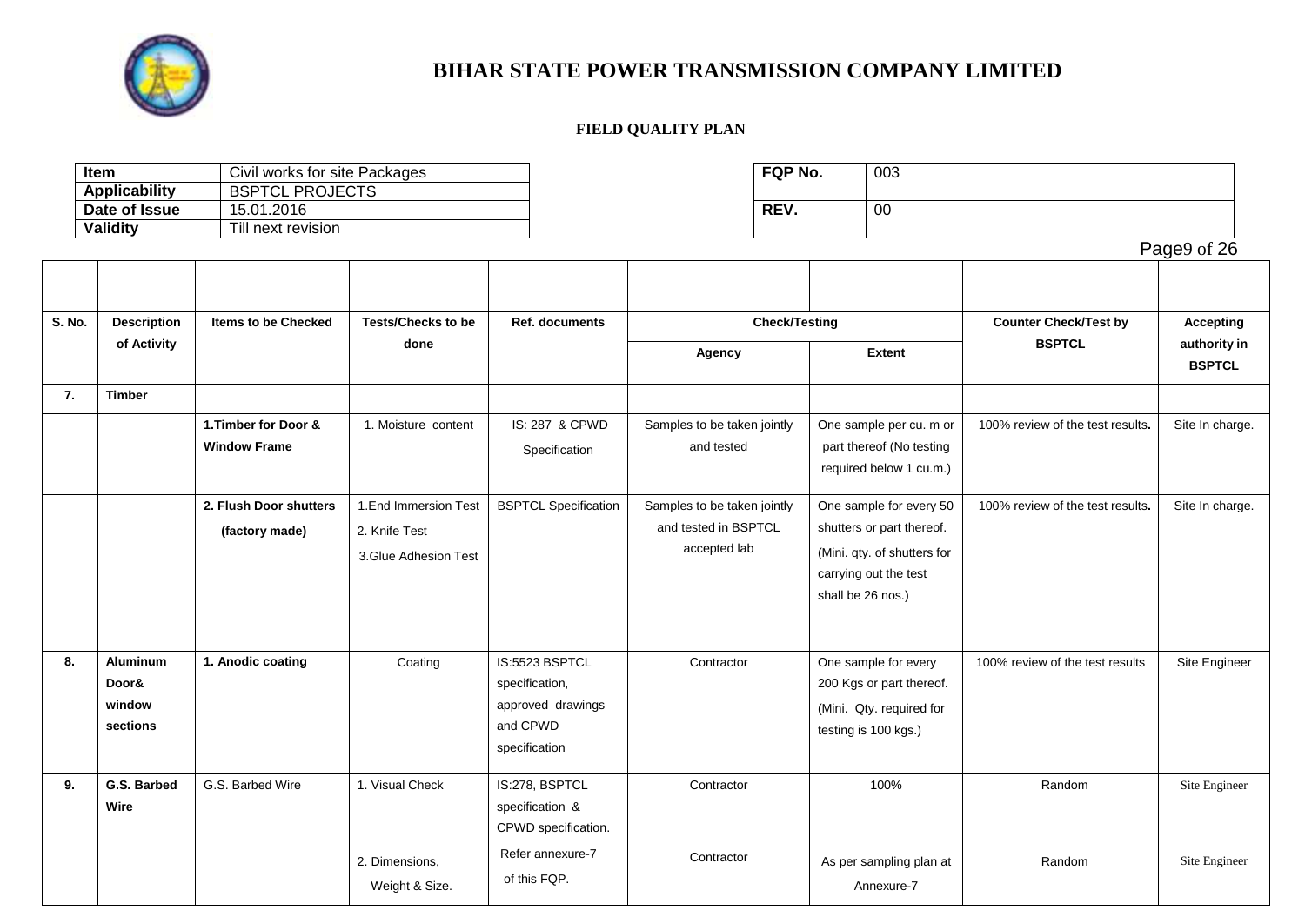

| ltem                 | Civil works for site Packages | FQP No. | 003 |
|----------------------|-------------------------------|---------|-----|
| <b>Applicability</b> | <b>BSPTCL PROJECTS</b>        |         |     |
| Date of Issue        | 15.01.2016                    | REV.    | 00  |
| Validity             | Till next revision            |         |     |

| FQP No. | 003 |
|---------|-----|
| REV.    | 00  |

|        |                      |                            |                                                             |                                                                                               |                                                                      |                                                                                                                                                                |                                                  | Page10 of 26                  |
|--------|----------------------|----------------------------|-------------------------------------------------------------|-----------------------------------------------------------------------------------------------|----------------------------------------------------------------------|----------------------------------------------------------------------------------------------------------------------------------------------------------------|--------------------------------------------------|-------------------------------|
| S. No. | <b>Description</b>   | <b>Items to be Checked</b> | <b>Tests/Checks to be</b>                                   | Ref. documents                                                                                |                                                                      | <b>Check/Testing</b>                                                                                                                                           | <b>Counter Check/Test by</b>                     | <b>Accepting</b>              |
|        | of Activity          |                            | done                                                        |                                                                                               | Agency                                                               | <b>Extent</b>                                                                                                                                                  | <b>BSPTCL</b>                                    | authority in<br><b>BSPTCL</b> |
|        |                      |                            | 3. Tensile test,<br>zinc coating test<br>and ductility test | IS:278, BSPTCL<br>specification & CPWD<br>specification.<br>(Refer annexure-7<br>of this FQP) | Manufacturer's MTC /<br>Third Party lab                              | As per sampling plan at<br>annex-7                                                                                                                             | Review of manufacturer's test<br>certificates    | Site Engineer                 |
| 10.    | Road (WBM<br>layers) |                            |                                                             |                                                                                               |                                                                      |                                                                                                                                                                |                                                  |                               |
|        | <b>Material</b>      | A. Coarse Aggregates       | 1. Source approval                                          | Source with materials<br>meeting BSPTCL<br>Specification                                      | Contractor                                                           | Proposed by the<br>Contractor, indicating the<br>location of the quarry and<br>based on the test results<br>of Joint samples tested in<br>BSPTCL accepted lab. | To review the proposal based<br>on the documents | Site In charge                |
|        |                      |                            | 2. Physical tests                                           | As per document at<br>Annexure-8 of this<br><b>FQP</b>                                        | Samples to be taken jointly<br>and tested in BSPTCL<br>approved lab. | One sample per 200 cum<br>or part thereof per source.<br>(Mini. Qty. required for<br>testing is 100 cu. m.)                                                    | 100% review of lab test results                  | Site In charge                |
|        |                      | <b>B)Stone Screening</b>   |                                                             |                                                                                               |                                                                      |                                                                                                                                                                |                                                  |                               |
|        |                      |                            | 1. Source approval                                          | Source with materials<br>meeting BSPTCL<br>Specification                                      | Contractor                                                           | Proposed by the<br>Contractor, indicating the<br>location of the quarry and<br>based on the test results<br>of Joint samples tested in<br>BSPTCL accepted lab. | To review the proposal based<br>on the documents | Site In charge                |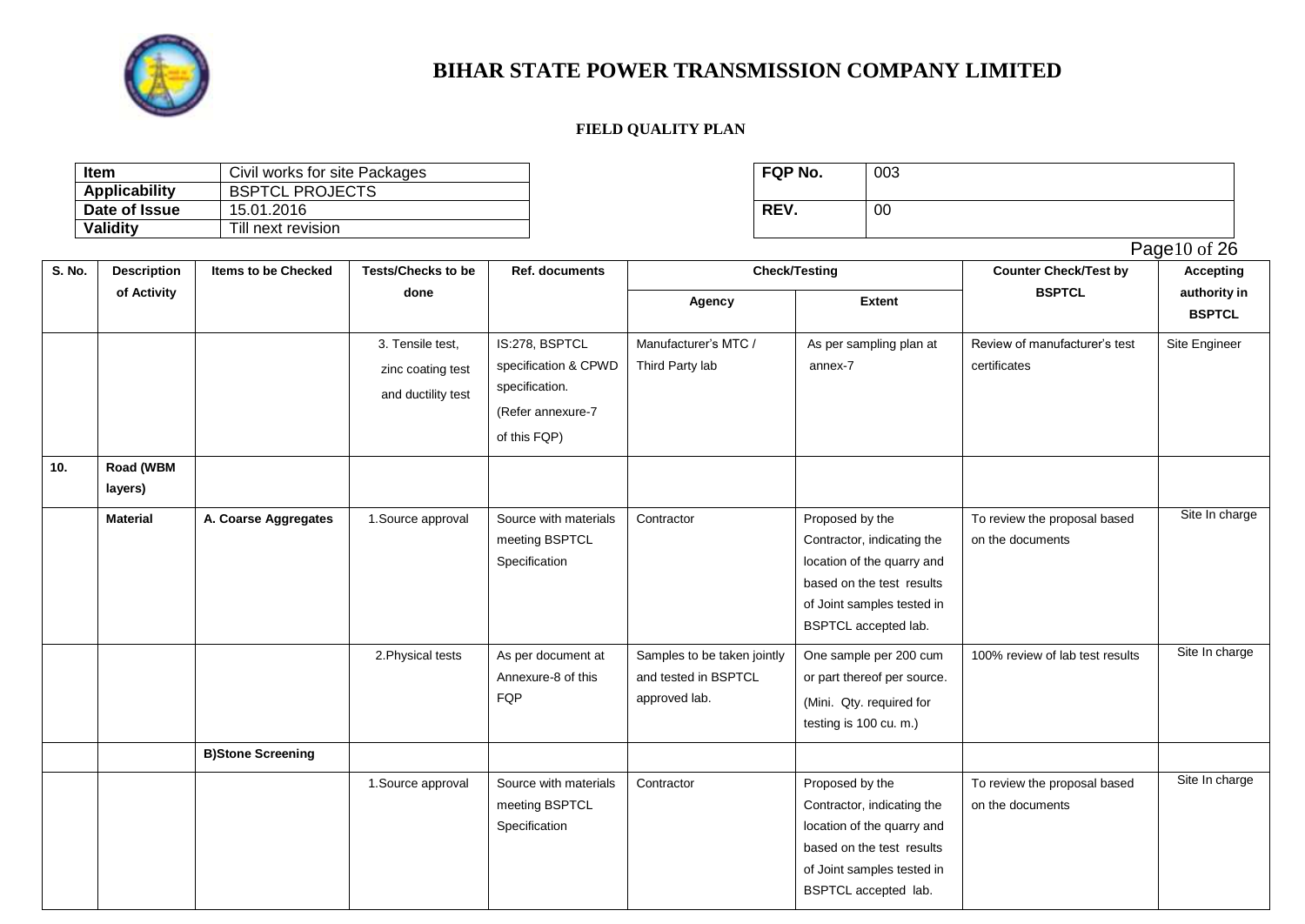

| <b>Item</b>          | Civil works for site Packages | <b>FQP No.</b> | 003 |
|----------------------|-------------------------------|----------------|-----|
| <b>Applicability</b> | <b>BSPTCL PROJECTS</b>        |                |     |
| Date of Issue        | 15.01.2016                    | <b>REV.</b>    | 00  |
| <b>Validity</b>      | Till next revision            |                |     |

| FQP No. | 003 |
|---------|-----|
| REV.    | 00  |

|        |                     |                                        |                           |                                                 |                                                                      |                                                                                                         |                                 | Page11 of 26                  |
|--------|---------------------|----------------------------------------|---------------------------|-------------------------------------------------|----------------------------------------------------------------------|---------------------------------------------------------------------------------------------------------|---------------------------------|-------------------------------|
| S. No. | <b>Description</b>  | <b>Items to be Checked</b>             | <b>Tests/Checks to be</b> | Ref. documents                                  | <b>Check/Testing</b>                                                 |                                                                                                         | <b>Counter Check/Test by</b>    | <b>Accepting</b>              |
|        | of Activity         |                                        | done                      |                                                 | Agency                                                               | <b>Extent</b>                                                                                           | <b>BSPTCL</b>                   | authority in<br><b>BSPTCL</b> |
|        |                     |                                        | 2.<br>Gradation           | As per document at<br>Annexure-8 of this<br>FQP | Samples to be taken jointly<br>and tested in BSPTCL<br>accepted lab. | One sample per 100 cum<br>or part thereof.<br>(Mini. Qty. required for<br>testing is 50 cu. m.)         | 100% review of lab test results | Site In charge                |
|        |                     | <b>C)Binding Material</b>              | Plasticity index          | As per document at<br>Annexure-8 of this<br>FQP | Contractor                                                           | One sample per lot of 50<br>cu.m. or part thereof.<br>(Mini. Qty. required for<br>testing is 25 cu. m.) | 100% review of lab test results | Site In charge                |
|        |                     | D) Laying of sub base<br><b>Course</b> | Physical check            | As per CPWD spec<br>clause 17.7.2               | Contractor                                                           | 100%                                                                                                    | Random                          | Site Engineer                 |
|        |                     | E) Laying of base<br><b>Course</b>     | Physical check            | As per CPWD spec<br>clause 17.8.1               | Contractor                                                           | 100%                                                                                                    | Random                          | Site Engineer                 |
| 11.    | Pile<br>foundations |                                        |                           |                                                 | <b>REFER FOP OF SWITCH YARD PILE WORK</b>                            |                                                                                                         |                                 |                               |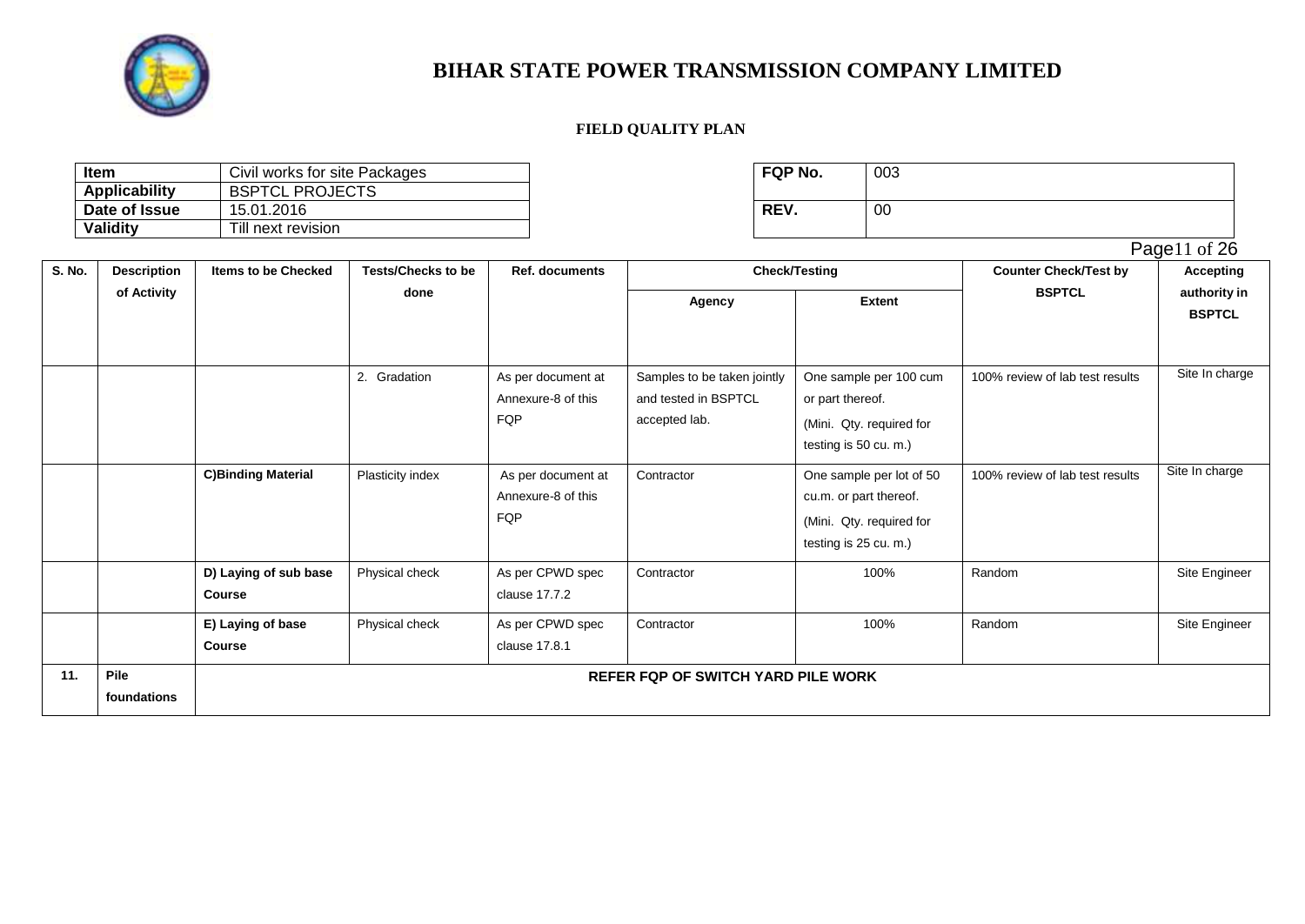

### **FIELD QUALITY PLAN**

| Item            | Civil works for site Packages | <b>FQP No.</b> | 003 |
|-----------------|-------------------------------|----------------|-----|
| Applicability   | <b>BSPTCL PROJECTS</b>        |                |     |
| Date of Issue   | 15.01.2016                    | REV.           | 00  |
| <b>Validity</b> | Till next revision            |                |     |

| FQP No. | 003 |
|---------|-----|
| REV.    | 00  |

 Page12 of 26 **Annex-1 (Sheet 01 of 03)**

# **ACCEPTANCE CRITERIA AND PERMISSIBLE LIMITS FOR CEMENT**

|           | <b>ORDINARY PORTLAND CEMENT</b>       |                                                                                                                                   |                                                                                                                                  |                                                                                                                                |                                                                                                         |  |
|-----------|---------------------------------------|-----------------------------------------------------------------------------------------------------------------------------------|----------------------------------------------------------------------------------------------------------------------------------|--------------------------------------------------------------------------------------------------------------------------------|---------------------------------------------------------------------------------------------------------|--|
| S.<br>No. | Name of the test                      | <b>Ordinary Portland Cement 33</b><br>grade as per IS 269                                                                         | <b>Ordinary Portland Cement</b><br>43 grade as per IS 8112                                                                       | <b>Ordinary Portland Cement</b><br>53 grade as per IS 12269                                                                    | <b>Remarks</b>                                                                                          |  |
| a)        | <b>Physical tests</b>                 |                                                                                                                                   |                                                                                                                                  |                                                                                                                                | To be conducted in Appd. Lab                                                                            |  |
| (i)       | <b>Fineness</b>                       | Specific surface area shall not<br>be less than 225 sq.m. per Kg.<br>or 2250 Cm2/gm.                                              | Specific surface area shall not<br>be less than 225 sq.m. per Kg<br>or 2250 Cm2/gm.                                              | Specific surface area shall not be<br>less than 225 sq.m. per Kg or<br>2250 Cm2/gm.                                            | Blaine's air permeability method as<br>per IS 4031 (Part-2) / Sieve<br>analysis as per IS 4031 (part-3) |  |
| (ii)      | Compressive<br>strength               | $72 \pm 1$ hour: Not less than 16<br>Mpa (16 N/mm2)                                                                               | $72 \pm 1$ hour: Not less than 23<br>Mpa ( $23$ N/mm <sup>2</sup> )                                                              | $72 \pm 1$ hour : Not less than<br>27Mpa (27 N/mm <sup>2</sup> )                                                               | As per IS 4031 (Part-6)                                                                                 |  |
|           |                                       | $168 \pm 2$ hour: Not less than 22<br>Mpa (22 N/mm2)                                                                              | $168 \pm 2$ hour: Not less than<br>$33Mpa$ ( $33 N/mm^2$ )                                                                       | 168 $\pm$ 1 hour : Not less than<br>37Mpa (37 N/mm <sup>2</sup> )                                                              |                                                                                                         |  |
|           |                                       | $672 \pm 4$ hour: Not less than 33<br>Mpa (33 N/mm2)                                                                              | $672 \pm 4$ hour: Not less than<br>43 Mpa $(43 \text{ N/mm}^2)$                                                                  | $672 \pm 1$ hour: Not less than 53<br>Mpa $(53 \text{ N/mm}^2)$                                                                |                                                                                                         |  |
| (iii)     | &<br>Initial<br>Final<br>setting time | Initial setting time : Not less<br>than 30 minutes                                                                                | Initial setting time : Not less<br>than 30 minutes                                                                               | Initial setting time: Not less than  <br>30 minutes                                                                            | As per IS 4031 (Part-5)                                                                                 |  |
|           |                                       | Final setting time : Not more<br>than 600 minutes                                                                                 | Final setting time : Not more<br>than 600 minutes                                                                                | Final setting time: Not more than<br>600 minutes                                                                               | -do-                                                                                                    |  |
| (iv)      | Soundness                             | Unaerated cement shall not<br>have an expansion of more<br>than 10mm when tested by Le<br>Chatlier and 0.8% by Autoclave<br>test. | Unaerated cement shall not<br>have an expansion of more<br>than 10mm when tested by Le<br>Chatlier and 0.8% by Autoclave<br>test | Unaerated cement shall not have<br>an expansion of more than 10mm<br>when tested by Le Chatlier and<br>0.8% by Autoclave test. | Le Chatlier and Autoclave test as<br>per IS 4031 (Part-3)                                               |  |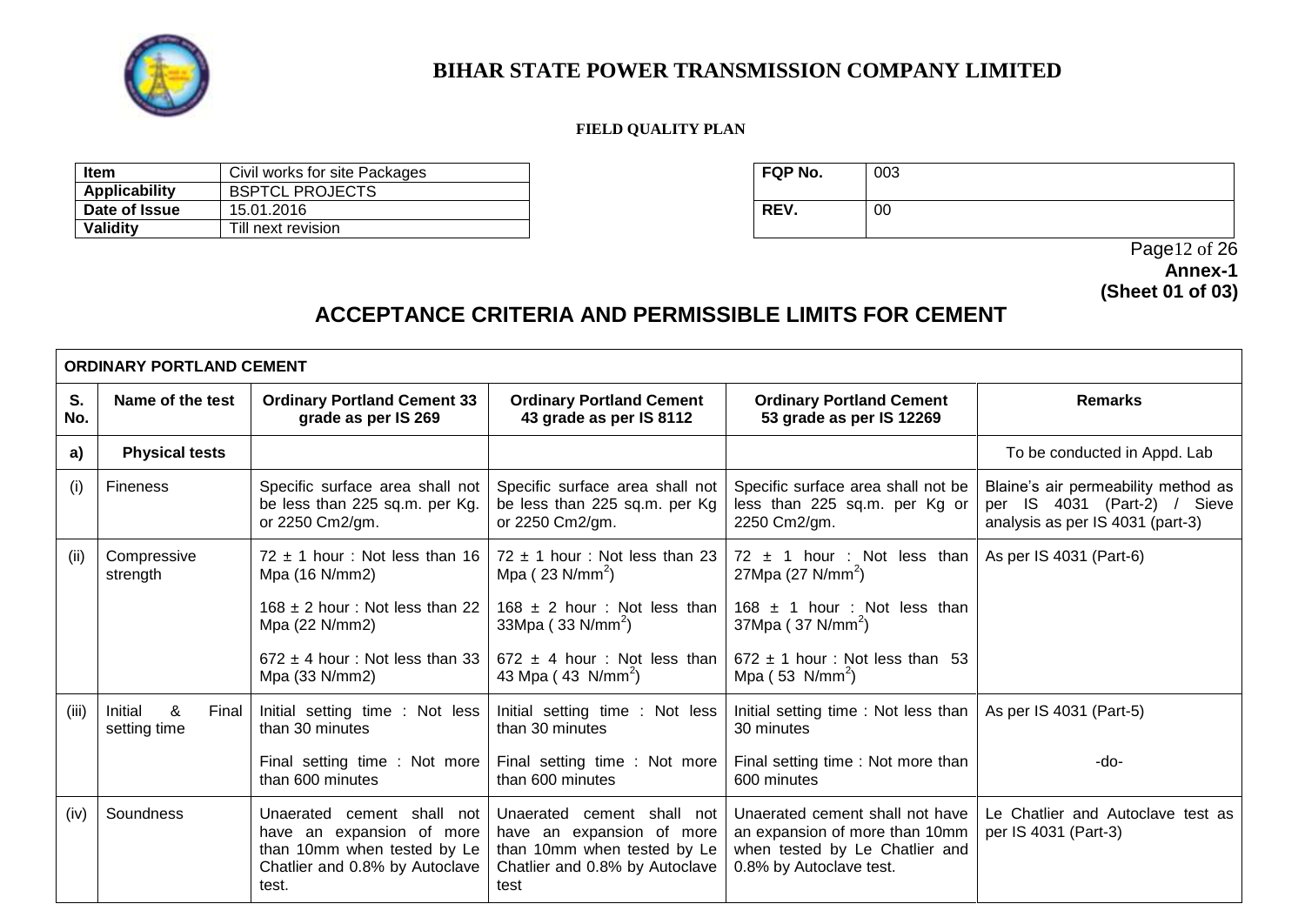

### **FIELD QUALITY PLAN**

| Item          | Civil works for site Packages | <b>FQP No.</b> | 003 |
|---------------|-------------------------------|----------------|-----|
| Applicability | <b>BSPTCL PROJECTS</b>        |                |     |
| Date of Issue | 15.01.2016                    | REV.           | 00  |
| Validity      | Till next revision            |                |     |

| FQP No. | 003 |
|---------|-----|
| DEV     |     |

### Page13 of 26

**Annex-1**

### **(Sheet 02 of 03)**

| S.<br>No. | Name of the test                  | <b>Ordinary Portland Cement 33</b><br>grade as per IS 269                                                                                                                                                                                             | <b>Ordinary Portland Cement</b><br>43 grade as per IS 8112                                                                                                                                                                                           | <b>Ordinary Portland Cement</b><br>53 grade as per IS 12269                                                                                                                                                                                     | <b>Remarks</b>     |
|-----------|-----------------------------------|-------------------------------------------------------------------------------------------------------------------------------------------------------------------------------------------------------------------------------------------------------|------------------------------------------------------------------------------------------------------------------------------------------------------------------------------------------------------------------------------------------------------|-------------------------------------------------------------------------------------------------------------------------------------------------------------------------------------------------------------------------------------------------|--------------------|
| b)        | <b>Chemical composition tests</b> |                                                                                                                                                                                                                                                       |                                                                                                                                                                                                                                                      |                                                                                                                                                                                                                                                 | Review of MTC only |
|           |                                   | Ratio of percentage of lime<br>a)<br>to percentage of silica,<br>alumina & iron oxide 0.66<br>to 1.02                                                                                                                                                 | Ratio of percentage of lime<br>a)<br>to percentage of silica,<br>alumina & iron oxide 0.66<br>to 1.02                                                                                                                                                | Ratio of percentage of lime<br>a)<br>to percentage of silica,<br>alumina & iron oxide 0.80 to<br>1.02%                                                                                                                                          |                    |
|           |                                   | Ratio of percentage of<br>b)<br>alumina to that of iron<br>oxide Minimum 0.66%                                                                                                                                                                        | Ratio of percentage of $ a\rangle$<br>a)<br>alumina to that of iron<br>oxide Minimum 0.66                                                                                                                                                            | Ratio of percentage of<br>alumina to that of iron oxide<br>Minimum 0.66%                                                                                                                                                                        |                    |
|           |                                   | Insoluble<br>residue.<br>$\mathbf{C}$<br>percentage by mass Max.<br>4.00%                                                                                                                                                                             | Insoluble<br>residue,<br>C)<br>percentage by mass Max.<br>2.00%                                                                                                                                                                                      | Insoluble<br>residue,<br>C)<br>percentage by mass Max.<br>2.00%                                                                                                                                                                                 |                    |
|           |                                   | Magnesia percentage by<br>d)<br>mass Max. 6%                                                                                                                                                                                                          | Magnesia percentage by<br>d)<br>mass Max. 6%                                                                                                                                                                                                         | Magnesia<br>percentage<br>d)<br>by<br>mass Max. 6%                                                                                                                                                                                              |                    |
|           |                                   | sulphur<br>content<br>Total<br>e)<br>calculated<br>sulphuric<br>as<br>$(SO_3)$ ,<br>anhydride<br>percentage by mass not<br>more than 2.5 and 3.0<br>when tri-calcium aluminate<br>percent by mass is 5 or<br>less and greater than 5<br>respectively. | sulphur<br>Total<br>content  <br>e)<br>calculated as<br>sulphuric<br>$(SO_3)$ ,<br>anhydride<br>percentage by mass not<br>more than 2.5 and 3.0<br>when tri-calcium aluminate<br>percent by mass is 5 or<br>less and greater than 5<br>respectively. | Total<br>sulphur<br>e)<br>content<br>sulphuric<br>calculated<br>as<br>anhydride $(SO_3)$ , percentage<br>by mass not more than 2.5<br>and 3.0 when tri-calcium<br>aluminate percent by mass is<br>5 or less and greater than 5<br>respectively. |                    |
|           |                                   | f) Total loss on ignition shall not<br>be more than 5 percent                                                                                                                                                                                         | f) Total loss on ignition shall not<br>be more than 5 percent                                                                                                                                                                                        | f) Total loss on ignition shall not<br>be more than 5 percent                                                                                                                                                                                   |                    |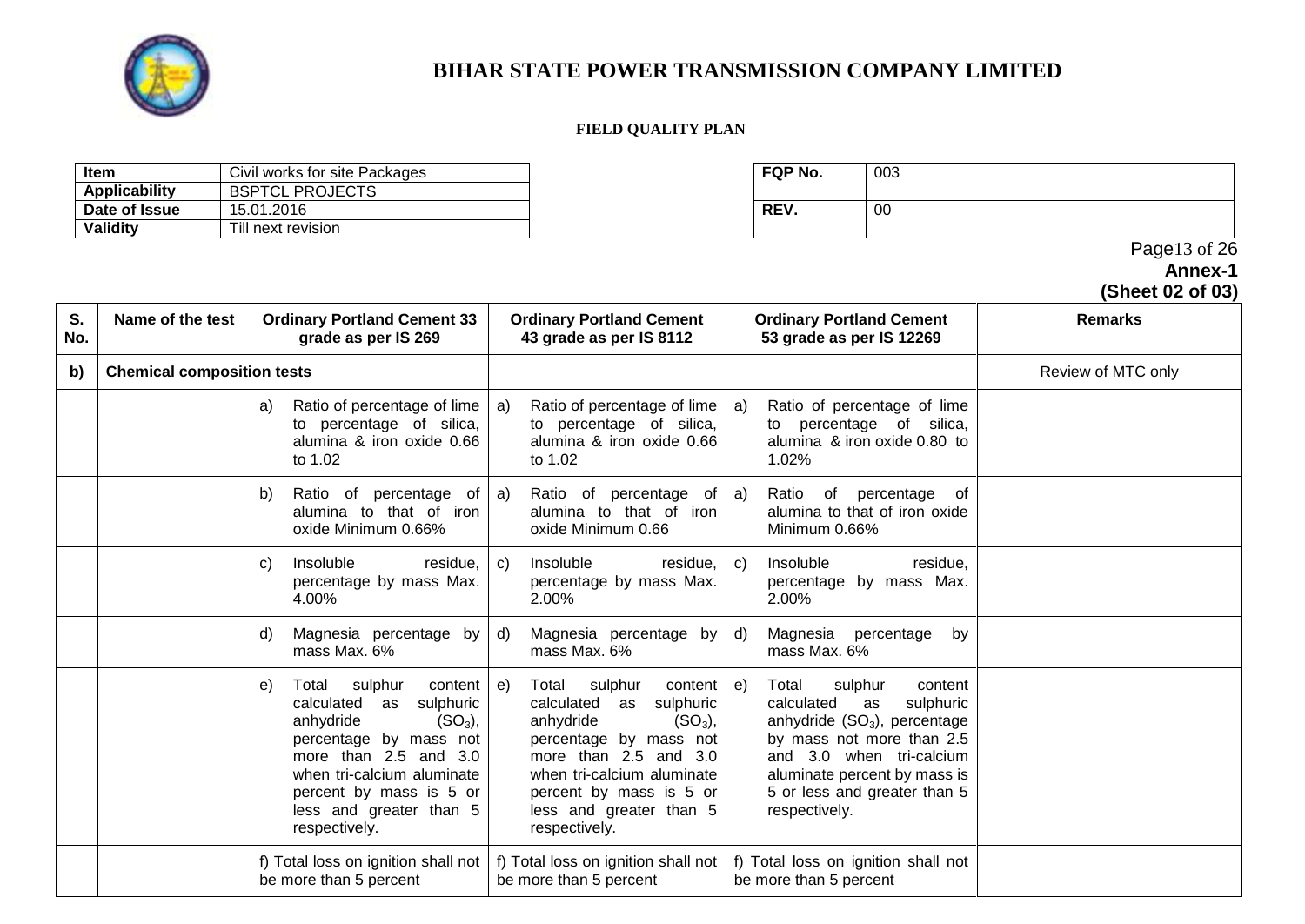

### **FIELD QUALITY PLAN**

| ltem          | Civil works for site Packages | <b>FQP No.</b> | 003 |
|---------------|-------------------------------|----------------|-----|
| Applicability | <b>BSPTCL PROJECTS</b>        |                |     |
| Date of Issue | 15.01.2016                    | REV.           | 00  |
| Validity      | Till next revision            |                |     |

| FQP No. | 003 |
|---------|-----|
| REV.    | 00  |

Page14 of 26

**Annex-1**

|           |                                      |                                                                                                                 |                                                         |                                                                                                                                                                                                            |                                                                                                   | (Sheet 03 of 03)                                                                                      |
|-----------|--------------------------------------|-----------------------------------------------------------------------------------------------------------------|---------------------------------------------------------|------------------------------------------------------------------------------------------------------------------------------------------------------------------------------------------------------------|---------------------------------------------------------------------------------------------------|-------------------------------------------------------------------------------------------------------|
| S.<br>No. | Name of the test                     |                                                                                                                 |                                                         |                                                                                                                                                                                                            |                                                                                                   | <b>Remarks</b>                                                                                        |
| 2.        |                                      |                                                                                                                 | <b>POZZOLANA PORTLAND CEMENT AS PER IS 1489</b>         |                                                                                                                                                                                                            |                                                                                                   |                                                                                                       |
| a)        | <b>Physical tests</b>                | i)                                                                                                              | <b>Fineness</b>                                         | 3000 $\text{Cm}^2/\text{gm}$                                                                                                                                                                               | Specific surface area shall not be less than 300 sq.m. per Kg. or                                 |                                                                                                       |
|           |                                      | ii)                                                                                                             | Compressive strength                                    | a) $72 \pm 1$ hour: Not less than 16 Mpa (16 N/mm <sup>2</sup> )<br>b) $168 \pm 2$ hour: Not less than 22 Mpa (22 N/mm <sup>2</sup> )<br>c) 672 $\pm$ 4 hour: Not less than 33 Mpa (33 N/mm <sup>2</sup> ) |                                                                                                   |                                                                                                       |
|           |                                      | iii)                                                                                                            | Initial & Final setting time                            | Initial setting time: Not less than 30 minutes<br>Final setting time : Not more than 600 minutes                                                                                                           |                                                                                                   |                                                                                                       |
|           |                                      | iv)                                                                                                             | Soundness                                               | test as per IS 4031 (Part-3)                                                                                                                                                                               |                                                                                                   | Unaerated cement shall not have an expansion of more than 10mm Le Chatlier test and 0.8% by Autoclave |
| b)        | <b>Chemical</b><br>composition tests |                                                                                                                 |                                                         |                                                                                                                                                                                                            |                                                                                                   |                                                                                                       |
|           |                                      | a)                                                                                                              | Magnesia percentage by mass Max. 6%                     |                                                                                                                                                                                                            |                                                                                                   | Review of MTCC only                                                                                   |
|           |                                      | b)                                                                                                              | in the PPC                                              |                                                                                                                                                                                                            | Insoluble material, percentage by mass $x + 4$ (100-x)/100 where x is the declared % of pozzolana | $-do-$                                                                                                |
|           |                                      | Total sulphur content calculated as sulpuric anhydride $(SO_3)$ , percentage by mass not more than<br>C)<br>3.0 |                                                         |                                                                                                                                                                                                            | -do-                                                                                              |                                                                                                       |
|           |                                      |                                                                                                                 | Total loss on ignition shall not be more than 5 percent |                                                                                                                                                                                                            |                                                                                                   |                                                                                                       |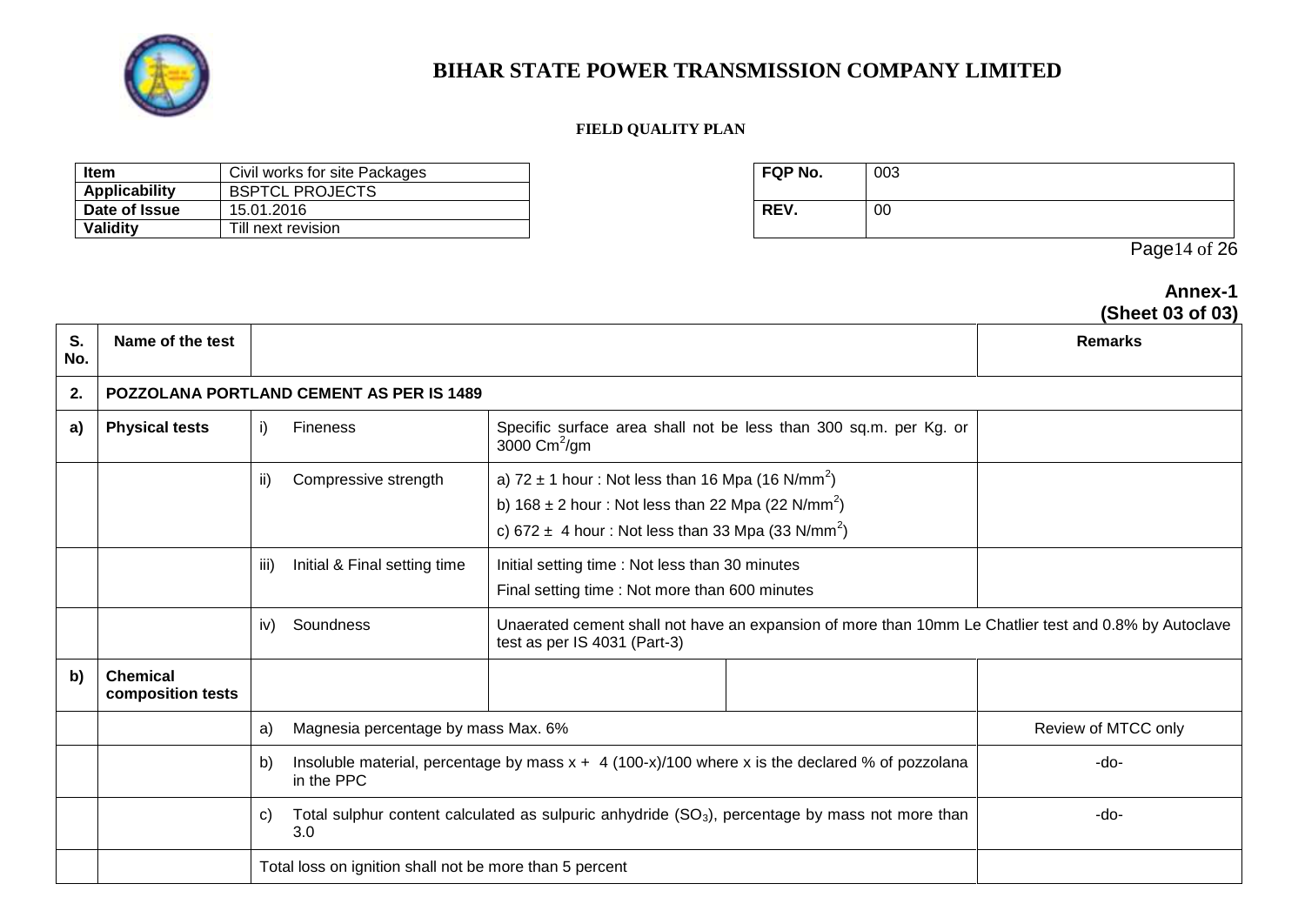

### **FIELD QUALITY PLAN**

| <b>Item</b>   | Civil works for site Packages | <b>FQP No.</b> | 003 |
|---------------|-------------------------------|----------------|-----|
| Applicability | <b>BSPTCL PROJECTS</b>        |                |     |
| Date of Issue | 15.01.2016                    | <b>REV</b>     | 00  |
| Validity      | Till next revision            |                |     |

| FQP No. | 003 |
|---------|-----|
| REV.    | 00  |

 Page15 of 26 **Annex-2**

## **ACCEPTANCE CRITERIA AND PERMISSIBLE LIMITS FOR REINFORCEMENT STEEL AS PER IS 1786-1985 Edition-4.3 (2004-12)**

| S.<br>No. | Name of the test                                                   | Fe 415                                                                      | Fe 500                                                                  |
|-----------|--------------------------------------------------------------------|-----------------------------------------------------------------------------|-------------------------------------------------------------------------|
| i)        | <b>Chemical analysis test</b>                                      |                                                                             |                                                                         |
|           | Carbon                                                             | 0.30 Percent Maximum                                                        | 0.30 Percent Maximum                                                    |
|           | Sulphur                                                            | 0.060 Percent Maximum                                                       | 0.055 Percent Maximum                                                   |
|           | Phosphorus                                                         | 0.060 Percent Maximum                                                       | 0.055 Percent Maximum                                                   |
|           | Sulphur & Phosphorus                                               | 0.11 Percent Maximum                                                        | 0.105 Percent Maximum                                                   |
| ii)       | <b>Physical tests</b>                                              |                                                                             |                                                                         |
|           | Tensile Strength Minimum<br>a)                                     | 10% more than actual 0.2% proof<br>stress but not less than 485<br>N/Sq.mm. | 8 % more than actual 0.2% proof stress<br>but not less than 545 N/Sq.mm |
|           | b) 0.2% of proof stress/Yield stress<br>Minimum, N/mm <sup>2</sup> | 415                                                                         | 500                                                                     |
|           | c) Elongation percent, Minimum                                     | 14.5                                                                        | 12                                                                      |
| iii)      | <b>Bend &amp; Re-bend tests</b>                                    | Pass                                                                        | Pass                                                                    |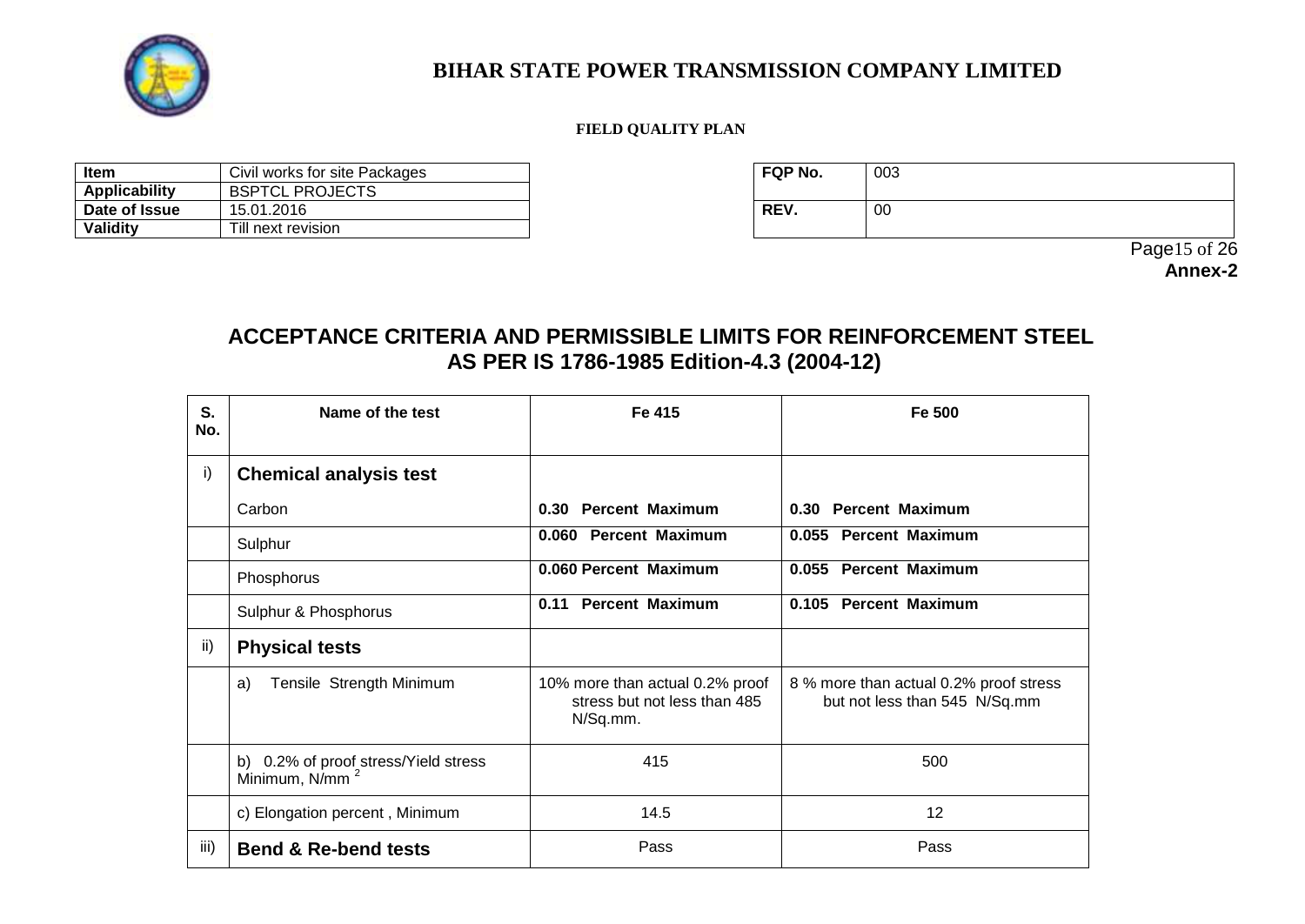

### **FIELD QUALITY PLAN**

| ltem          | Civil works for site Packages | <b>FQP No.</b> | 003 |
|---------------|-------------------------------|----------------|-----|
| Applicability | <b>BSPTCL PROJECTS</b>        |                |     |
| Date of Issue | 15.01.2016                    | REV.           | 00  |
| Validity      | Till next revision            |                |     |

| <b>FQP No.</b> | 003 |
|----------------|-----|
| REV.           | 00  |

Page16 of 26

**Annex-3**

# **ACCEPTANCE CRITERIA AND PERMISSIBLE LIMITS FOR COARSE AGGREGATES AS PER IS 383**

| 3. | <b>Coarse Aggregates</b>                                            |                            |                                                                  |                          |                |                          |                                                         |                                                                                  |                 |                          |           |
|----|---------------------------------------------------------------------|----------------------------|------------------------------------------------------------------|--------------------------|----------------|--------------------------|---------------------------------------------------------|----------------------------------------------------------------------------------|-----------------|--------------------------|-----------|
| i) | <b>Physical Tests</b>                                               |                            |                                                                  |                          |                |                          |                                                         |                                                                                  |                 |                          |           |
|    | a) Determination of<br>particles size                               | a. IS Sieve<br>Designation | %age passing for Single-Sized Aggregate<br>of nominal size       |                          |                |                          | Percentage Passing for grades Aggregate of nominal size |                                                                                  |                 |                          |           |
|    |                                                                     |                            | 40 mm                                                            | <b>20 mm</b>             | <b>16 mm</b>   | 12.5 mm                  | <b>10 mm</b>                                            | 40 mm                                                                            | $20 \text{ mm}$ | <b>16 mm</b>             | 12.5 mm   |
|    |                                                                     | 63 mm                      | 100                                                              | $\overline{\phantom{a}}$ | $\blacksquare$ |                          |                                                         | $\blacksquare$                                                                   | $\blacksquare$  | ٠                        |           |
|    |                                                                     | 40 mm                      | 85 to 100                                                        | 100                      | $\blacksquare$ | $\overline{\phantom{a}}$ | $\overline{\phantom{a}}$                                | 95 to 100                                                                        | 100             | ٠                        | ٠         |
|    |                                                                     | 20 mm                      | 0 to 20                                                          | 85 to 100                | 100            | $\blacksquare$           | $\overline{\phantom{0}}$                                | 30 to 70                                                                         | 95 to 100       | 100                      | 100       |
|    |                                                                     | $16 \text{ mm}$            |                                                                  | $\overline{\phantom{a}}$ | 85 to 100      | 100                      | $\blacksquare$                                          | $\blacksquare$                                                                   |                 | 90-100                   |           |
|    |                                                                     | $12.5$ mm                  | $\overline{a}$                                                   | $\overline{\phantom{a}}$ | $\blacksquare$ | 85 to 100                | 100                                                     | $\blacksquare$                                                                   | $\blacksquare$  | $\overline{\phantom{a}}$ | 90 to 100 |
|    |                                                                     | $10 \text{ mm}$            | $0$ to 5                                                         | 0 to 20                  | 0 to 30        | 0 to 45                  | 85 to 100                                               | 10 to 35                                                                         | 25 to 55        | 30 to 70                 | 40 to 85  |
|    |                                                                     | 4.75 mm                    | $\overline{\phantom{a}}$                                         | $0$ to 5                 | $0$ to $5$     | 0 to 10                  | 0 to 20                                                 | $0$ to $5$                                                                       | 0 to 10         | 0 to 10                  | 0 to 10   |
|    |                                                                     | 2.36 mm                    | $\overline{a}$                                                   | $\blacksquare$           | $\blacksquare$ | $\sim$                   | $0$ to $5$                                              | $\blacksquare$                                                                   | $\blacksquare$  | $\overline{\phantom{a}}$ |           |
|    | Flakiness index<br>b.                                               |                            | Not to exceed 25%                                                |                          |                |                          |                                                         |                                                                                  |                 |                          |           |
|    | <b>Crushing Value</b><br>c.                                         |                            | Not to exceed 45%                                                |                          |                |                          |                                                         |                                                                                  |                 |                          |           |
|    | Presence of deletrious material<br>d.                               |                            | Total presence of deleterious materials not to exceed 5%         |                          |                |                          |                                                         |                                                                                  |                 |                          |           |
|    | Hardness<br>е.                                                      |                            | Abrasion value not more than 40%, Impact value not more than 30% |                          |                |                          |                                                         |                                                                                  |                 |                          |           |
|    | f.<br>Soundness test (for concrete work<br>subject to frost action) |                            |                                                                  |                          |                |                          |                                                         | 12% when tested with sodium sulphate and 18% when tested with magnesium sulphate |                 |                          |           |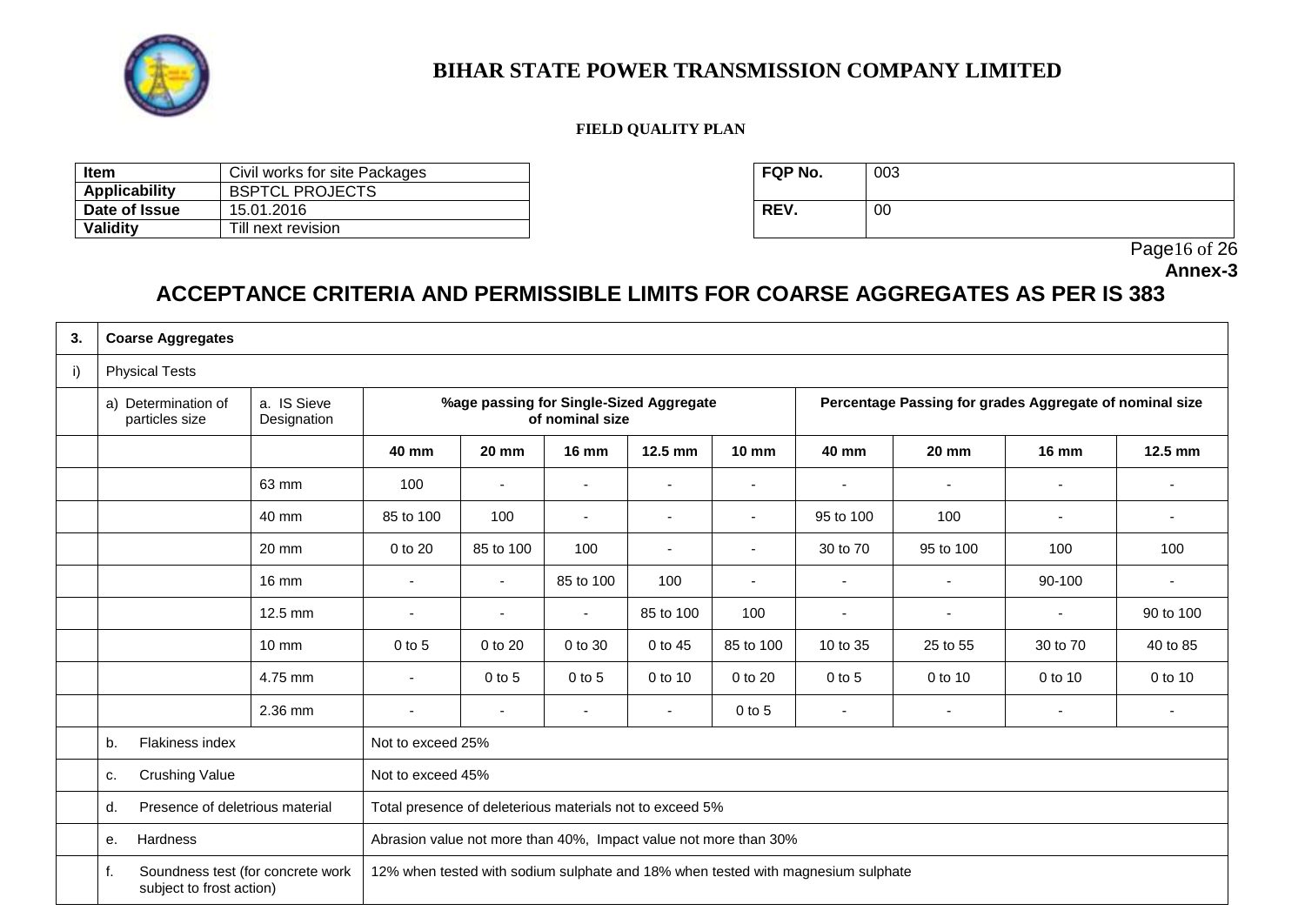

### **FIELD QUALITY PLAN**

| Item          | Civil works for site Packages | <b>FQP No.</b> | 003 |
|---------------|-------------------------------|----------------|-----|
| Applicability | <b>BSPTCL PROJECTS</b>        |                |     |
| Date of Issue | 15.01.2016                    | REV.           | 00  |
| Validity      | Till next revision            |                |     |

| FQP No. | 003 |
|---------|-----|
| REV.    | 00  |

Page17 of 26

**Annex-4**

## **ACCEPTANCE CRITERIA AND PERMISSIBLE LIMITS FOR FINE AGGREGATES AS PER IS 383**

| 4. | <b>Fine aggregates</b>                                                 |                                                                                  |                                                             |                  |                  |  |
|----|------------------------------------------------------------------------|----------------------------------------------------------------------------------|-------------------------------------------------------------|------------------|------------------|--|
| i) | <b>Physical Tests</b>                                                  |                                                                                  | Percentage passing for graded aggregate of nominal size     |                  |                  |  |
|    | Determination of particle size<br>a)                                   | <b>IS Sieve Designation</b>                                                      | F.A. Zone I                                                 | F.A. Zone II     | F.A. Zone III    |  |
|    |                                                                        | 10 mm                                                                            | 100                                                         | 100              | 100              |  |
|    |                                                                        | 4.75 mm                                                                          | 90-100                                                      | 90-100           | 90-100           |  |
|    |                                                                        | 2.36 mm                                                                          | 60-95                                                       | 75-100           | 85-100           |  |
|    |                                                                        | $1.18$ mm                                                                        | 30-70                                                       | 55-90            | 75-100           |  |
|    |                                                                        | 600 microns                                                                      | 15-34                                                       | 35-59            | 60-79            |  |
|    |                                                                        | 300 microns                                                                      | 5 to 20                                                     | 8 to 30          | 12 to 40         |  |
|    |                                                                        | 150 microns                                                                      | $0 - 10$                                                    | $0 - 10$         | $0 - 10$         |  |
|    | b)<br>Silt content                                                     |                                                                                  | Not to exceed 8%                                            | Not to exceed 8% | Not to exceed 8% |  |
|    | Presence of deleterious material<br>C)                                 |                                                                                  | Total presence of deleterious materials shall not exceed 5% |                  |                  |  |
|    | Soundness Applicable to concrete work subject<br>d)<br>to frost action | 12% when tested with sodium sulphate and 15% when tested with magnesium sulphate |                                                             |                  |                  |  |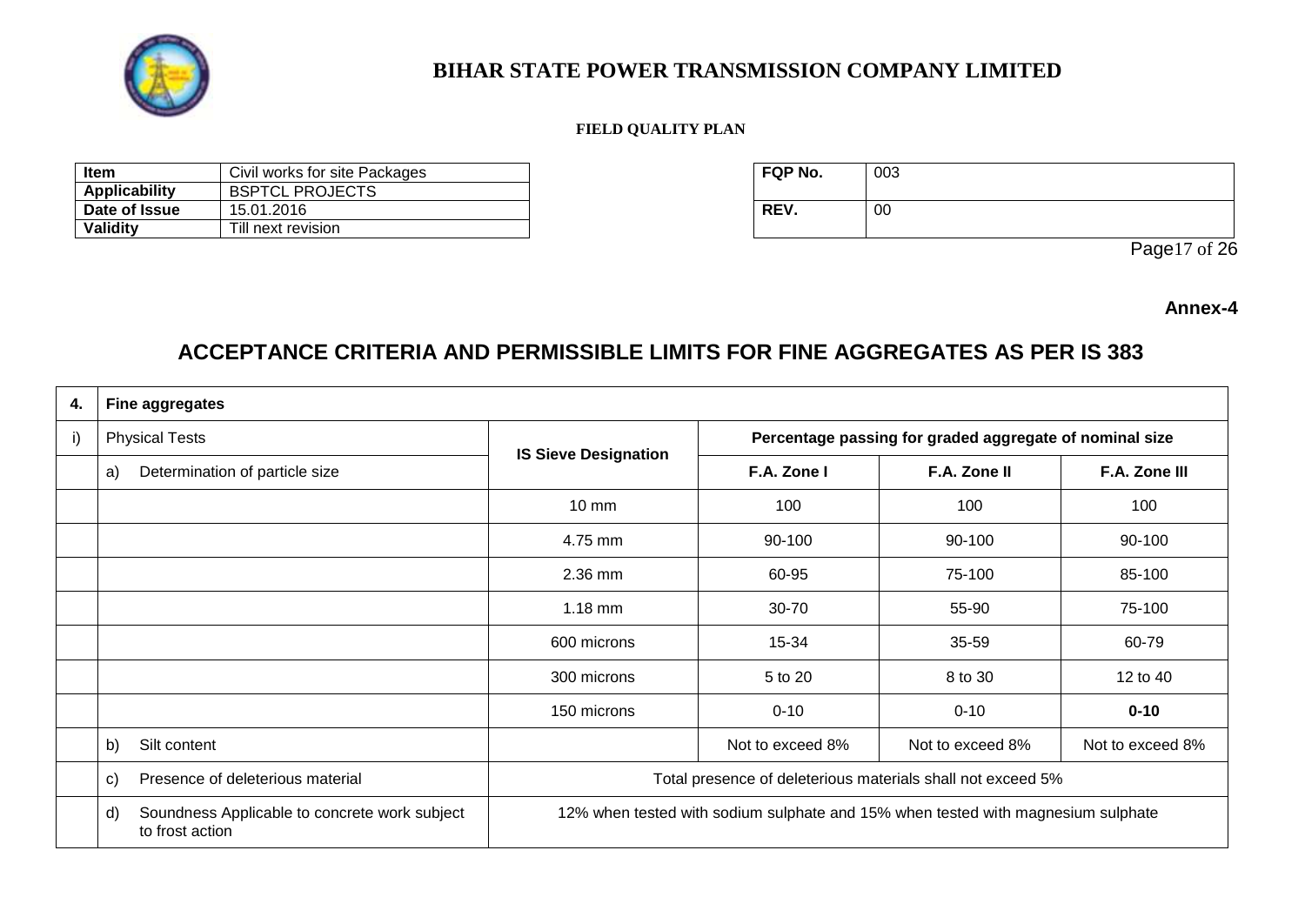

#### **FIELD QUALITY PLAN**

| <b>Item</b>   | Civil works for site Packages | <b>FQP No.</b> | 003 |
|---------------|-------------------------------|----------------|-----|
| Applicability | <b>BSPTCL PROJECTS</b>        |                |     |
| Date of Issue | 15.01.2016                    | <b>REV</b>     | 00  |
| Validity      | Till next revision            |                |     |

| FQP No. | 003 |
|---------|-----|
| REV.    | 00  |

Page18 of 26 **Annex-5**

#### **ACCEPTANCE CRITERIA AND PERMISSIBLE LIMITS FOR CONCRETE WORK**

| <b>Concrete</b> | Workability<br>a           | Slump shall be recorded by slump cone method and it shall between 25-75 mm. depending<br>upon workability requirement as per IS 456.                                                                                                                                                                                                                                                    |
|-----------------|----------------------------|-----------------------------------------------------------------------------------------------------------------------------------------------------------------------------------------------------------------------------------------------------------------------------------------------------------------------------------------------------------------------------------------|
|                 | Compressive strength<br>b) | For Design mix as per IS:456 for Grade M20 or above<br>For nominal (volumetric) concrete mixes compressive strength for 1:1.5:3 (Cement :<br>Fine aggregates : Coarse aggregates) concrete 28 days strength shall be min<br>265Kg/cm <sup>2</sup> and for 1:2:4(Cement: Fine Aggregate: Coarse aggregate) nominal mix<br>concrete 28 days strength shall be min 210Kg/cm <sup>2</sup> . |

**Notes :**

1) All Design Mix concrete shall be as per IS: 456

### 2) ACCEPTANCE CRITERIA BASED ON 28 DAYS COMPRESSIVE STRENGTHS FOR DESIGN MIX CONCRETE: AS PER Table-11 of IS;456 as given below:

| <b>Specified Grade</b> | Mean of the Group of 4 Non-Overlapping consecutive test results in N/sq mm                                         | Individual Test Results in N/sq mm |
|------------------------|--------------------------------------------------------------------------------------------------------------------|------------------------------------|
| M 20 or above          | Shall greater than or equal to fck+0.825 x established standard deviation (rounded<br>off to nearest 0.5 N/sq mm)* | $\ge$ fck – 3 N/sq mm              |
|                        | Or                                                                                                                 |                                    |
|                        | $Fck + 3 N/sq mm$ , whichever is greater                                                                           |                                    |

\* Established value of standard deviation shall be determined based on Note of Table-11 of IS:456

2) In case of design mix, necessary approvals are required to be taken by Engineer In-charge.

#### **3) ACCEPTANCE CRITERIA BASED ON 28 DAYS COMPRESSIVE STRENGTHS FOR NOMINAL MIX CONCRETE:**

- a) On the basis of mandatory lab test result, in case of actual average compressive strength being less than specified strength but up to 70% of specified strength, concrete may be accepted and the rate payable shall be in the same proportion as the actual average compressive strength bears to specified compressive strength.
- b) If the actual average strength of accepted sample is less than 70% of specified strength, the Site-in-charge shall reject the defective portion of work represent by sample and nothing shall be paid for the rejected work. Remedial measures necessary to retain the structure shall be taken at the risk and cost of contractor. If, however, the Engineer-in-charge / Project In-charge so desires, he may order additional tests to be carried out to ascertain if the structure can be retained/rectified. All the charges in connection with these additional tests shall be borne by the Contractor.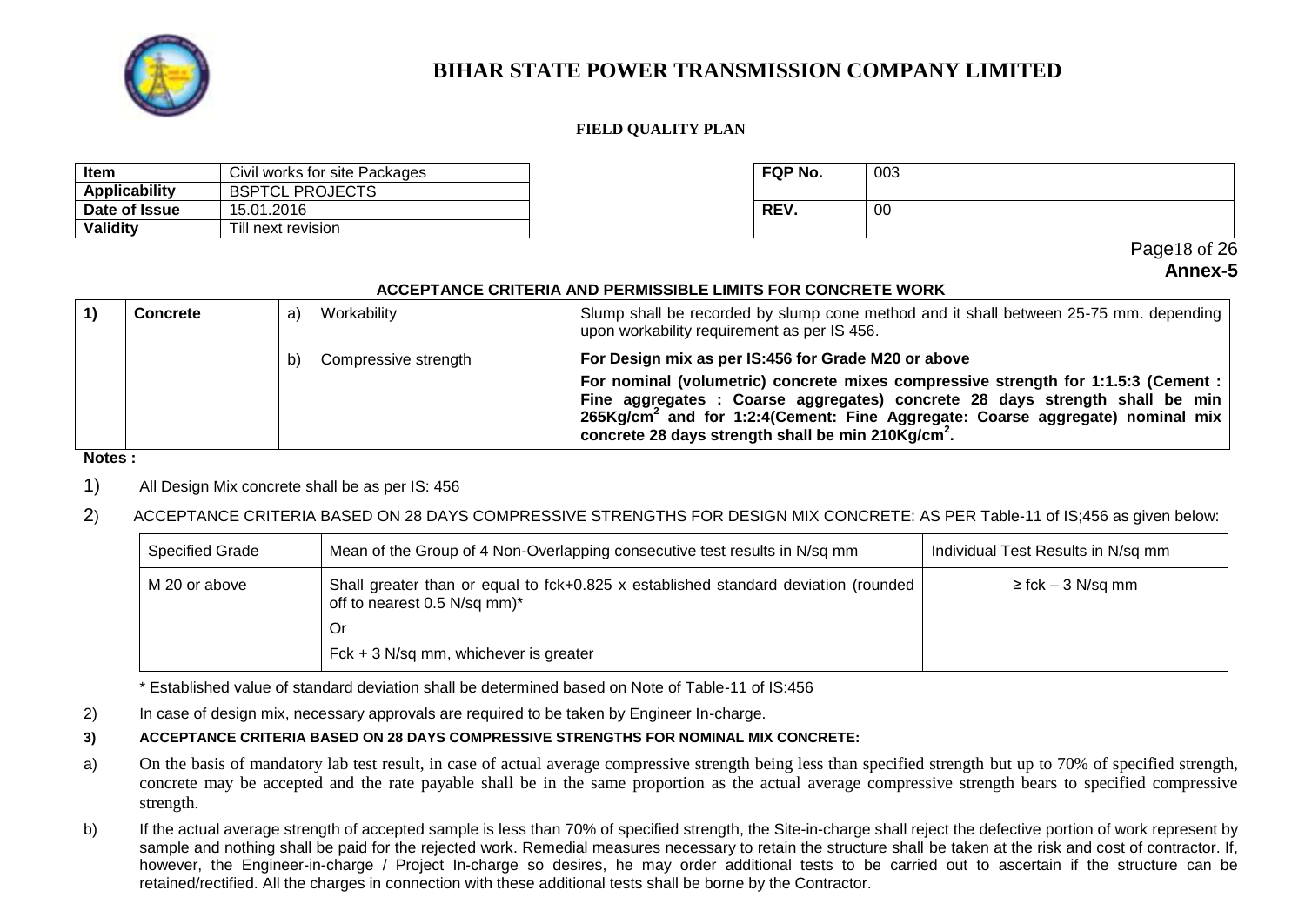

### **FIELD QUALITY PLAN**

| Item<br>Civil works for site Packages |                        | FQP No.    | 003 |
|---------------------------------------|------------------------|------------|-----|
| Applicability                         | <b>BSPTCL PROJECTS</b> |            |     |
| Date of Issue                         | 15.01.2016             | <b>REV</b> | 00  |
| Validity                              | Till next revision     |            |     |

| FQP No. | 003 |
|---------|-----|
| REV.    | 00  |

Page19 of 26

c) 53 Grade cement shall be used after obtaining specific approval of the Engineer In charge.

d) Portland slag cement conforming to IS: 455 may be used as per Technical Specification.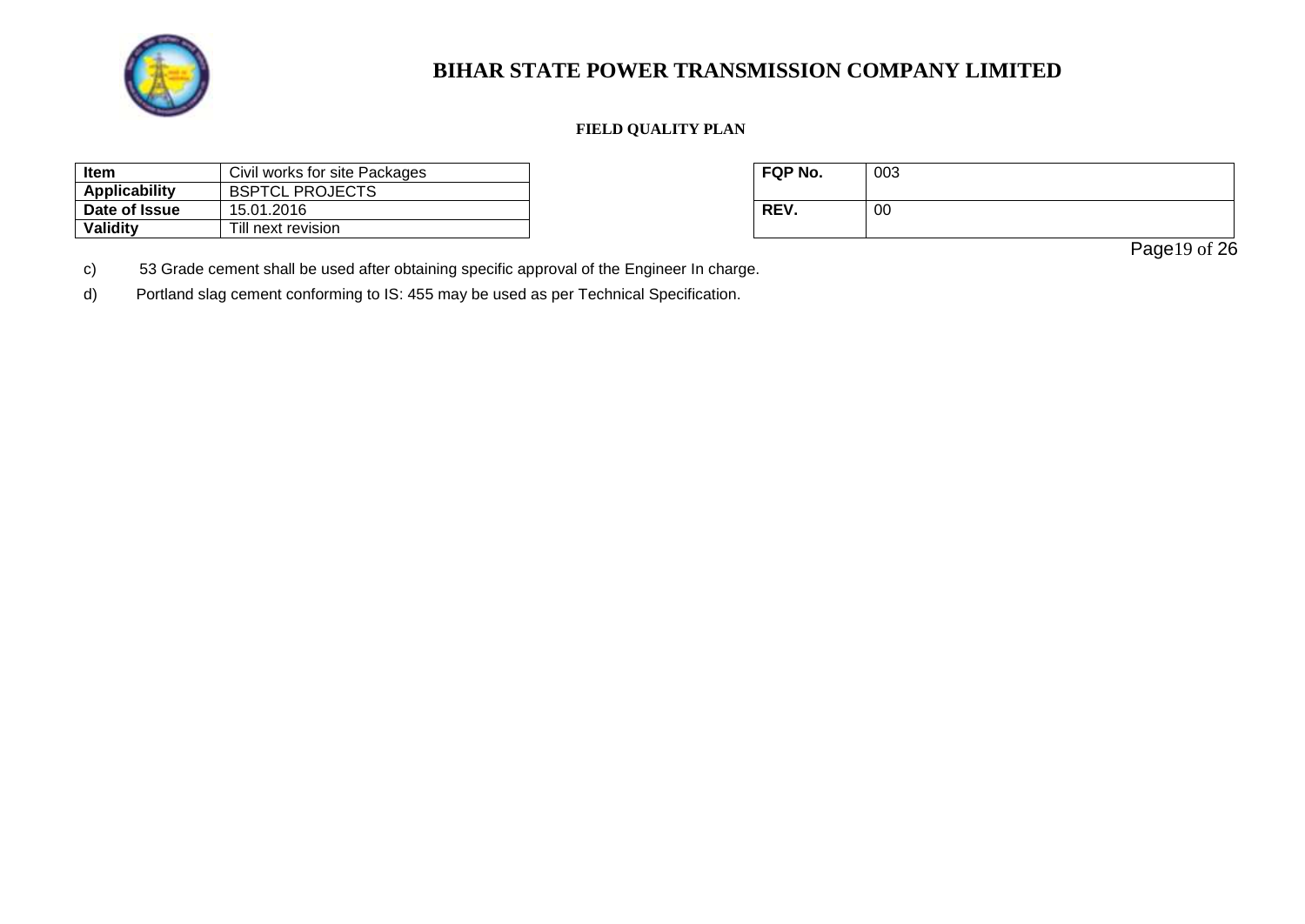

#### **FIELD QUALITY PLAN**

| <b>Item</b><br>Civil works for site Packages |                        | <b>FQP No.</b> | 003 |
|----------------------------------------------|------------------------|----------------|-----|
| Applicability                                | <b>BSPTCL PROJECTS</b> |                |     |
| Date of Issue                                | 15.01.2016             | <b>REV</b>     | 00  |
| <b>Validity</b>                              | Till next revision     |                |     |

| FQP No. | 003 |
|---------|-----|
| REV.    | 00  |

 Page20 of 26 **Annex- 6** 

**(Sheet 01 0f 02)**

## **SAMPLING PLAN FOR BRICK-WORK**

#### Scale of sampling and permissible number of defectives for visual and dimensional characteristics.

| No of Bricks in the lot | For characteristics specified for individual bricks |                                            | For Dimensional characteristics for group of 20 bricks- No of bricks to be selected |
|-------------------------|-----------------------------------------------------|--------------------------------------------|-------------------------------------------------------------------------------------|
|                         | No of bricks to be selected                         | Permissible no of defective in the sample. |                                                                                     |
| (1)                     | (2)                                                 | (3)                                        | (4)                                                                                 |
| 2001-10000              | -20                                                 |                                            | 40                                                                                  |
| 10001-35000             | 32                                                  |                                            | 60                                                                                  |
| 35001-50000             | -50                                                 |                                            | 80                                                                                  |

#### **Note : For a particular work where less then 5000 nos. of bricks are to be used, only visual checks are to be done.**

#### Scale of sampling for physical characteristics

| Lot size    | Sampling size for compressive strength water absorption and efflorescence | Permissible No of defectives for efflorescence |
|-------------|---------------------------------------------------------------------------|------------------------------------------------|
| (1)         | (2)                                                                       | (3)                                            |
| 2001-10000  | 5                                                                         | 0                                              |
| 10001-35000 | 10                                                                        | 0                                              |
| 35001-50000 | 15                                                                        |                                                |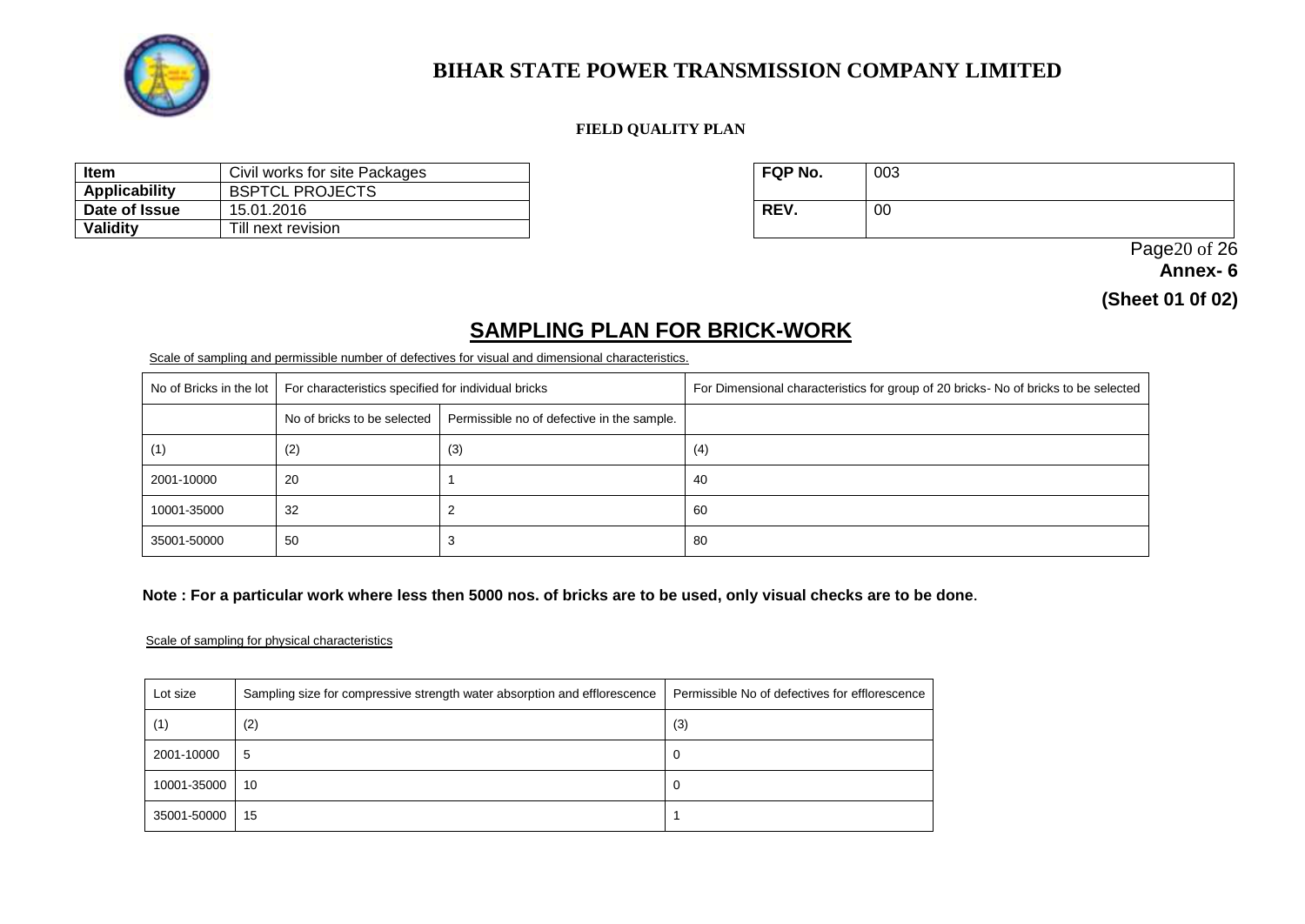

#### **FIELD QUALITY PLAN**

| Civil works for site Packages<br>Item |                        | <b>FQP No.</b> | 003 |
|---------------------------------------|------------------------|----------------|-----|
| Applicability                         | <b>BSPTCL PROJECTS</b> |                |     |
| Date of Issue                         | 15.01.2016             | REV.           | 00  |
| Validity                              | Till next revision     |                |     |

| FQP No. | 003 |
|---------|-----|
| REV.    | 00  |

Page21 of 26

**Annex- 6 (Sheet 02 0f 02)**

#### **ACCEPTABLE CRITERIA FOR BRICK WORK**

1) Dimensional Tolerances: The dimensions of modular/ Non modular bricks when tested shall be within the following limits per 20 bricks.

| S.No | <b>DESCRIPTION</b> | <b>MODULAR BRICKS</b>                   | NON-MODULAR BRICKS           |
|------|--------------------|-----------------------------------------|------------------------------|
|      | <b>LENGTH</b>      | 372 t0o 388 cm $(380 \pm 8 \text{ cm})$ | 432 to 468 cm $(450 \pm 18)$ |
|      | <b>WIDTH</b>       | 176 to 184 cm $(180 \pm cm)$            | 213 to 231cm $(222 \pm 9)$   |
| 3    | <b>HEIGHT</b>      | 176 to 184 cm $(180 \pm 4 \text{ cm})$  | 134 to 146 cm $(140 \pm 6)$  |

2) Compressive strength: the bricks shall have a minimum average compressive strength as specified in BSPTCL specification. The compressive strength of any individual brick tested

#### shall not fall

below the min. average compressive strength specified for the corresponding class of brick by more than 20% . in case compressive strength of any individual brick tested exceeds the upper limit

specified for the corresponding class of bricks, the same shall be limited to upper limit of the class as specified for the purpose of calculating the average compressive strength.

3) Water absorption : The average water absorption of bricks shall not be more than 20% by weight.

4) Efflorescence : The rating of efflorescence of bricks shall not be more than moderate.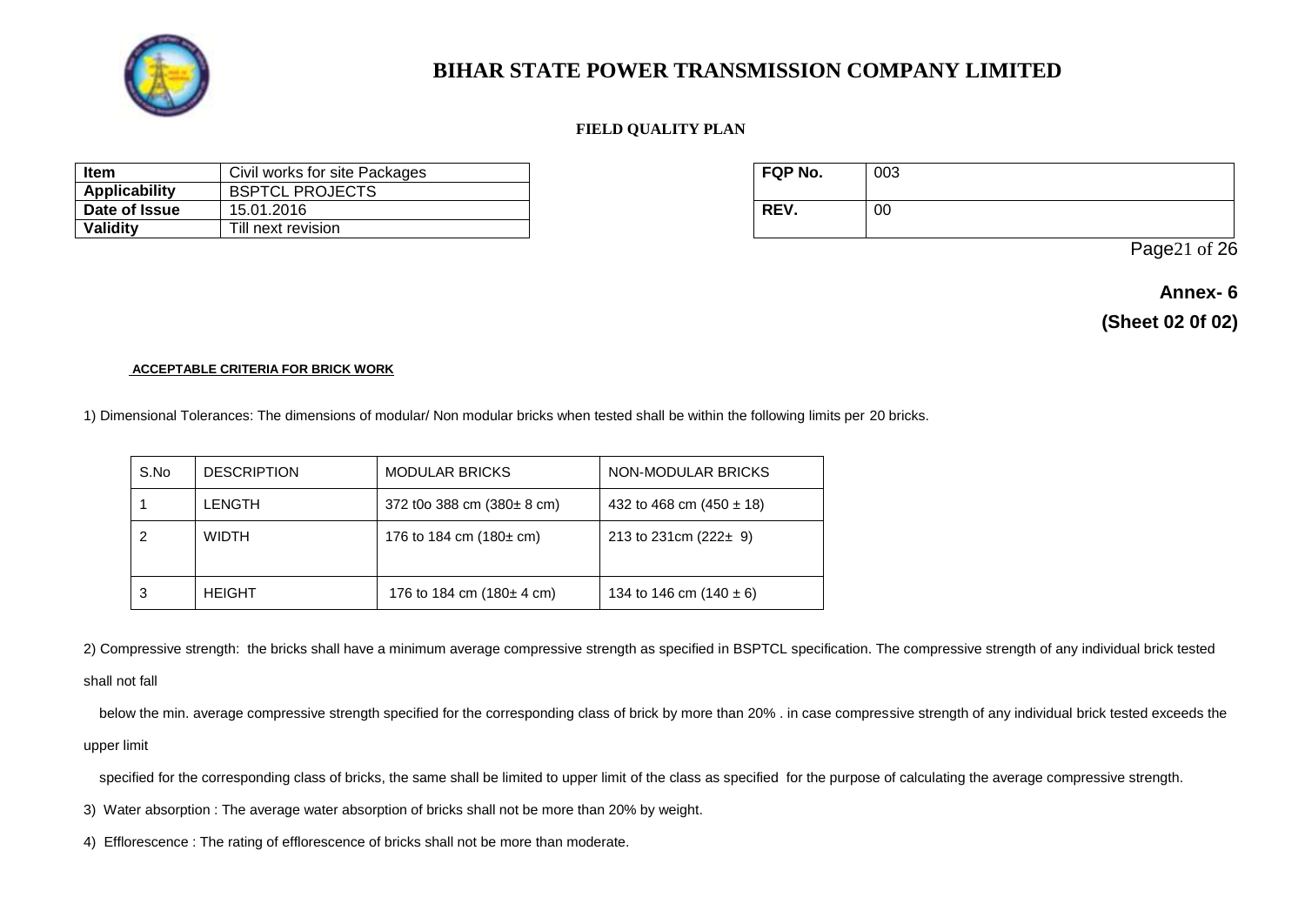

### **FIELD QUALITY PLAN**

| Item<br>Civil works for site Packages |                        | <b>FQP No.</b> | 003 |
|---------------------------------------|------------------------|----------------|-----|
| Applicability                         | <b>BSPTCL PROJECTS</b> |                |     |
| Date of Issue                         | 15.01.2016             | REV.           | 00  |
| Validity                              | Till next revision     |                |     |

| FQP No. | 003 |
|---------|-----|
| REV.    | 00  |

 Page22 of 26 **Annex- 7( Page 1 of 1)**

#### **TESTING FOR TERRAZZO TILES**

| Sl.No. | <b>Frequency of testing</b>                                                        | Minimum quantity of material for                                                 |
|--------|------------------------------------------------------------------------------------|----------------------------------------------------------------------------------|
|        |                                                                                    | carrying out Test                                                                |
|        | One test for every 10000 nos. or part thereof for each type and size from a single | 5000 hos. (no testing need be done if total number tiles of all the types of all |
|        | manutacturer.                                                                      | sizes from all manufacturers used in a work is less than 5000)                   |

#### **TABLE – I : SAMPLING FREQUENCY FOR BARDED WIRE**

| S.No. | NUMBER OF REELS IN THE LOT | NO. OF REELS TO BE SELECTED FOR SAMPLING |  |
|-------|----------------------------|------------------------------------------|--|
|       |                            |                                          |  |
| 1.    | UPTO <sub>25</sub>         | 3                                        |  |
| 2.    | 26 TO 50                   | 4                                        |  |
| 3.    | 51 TO 150                  | 5                                        |  |
| 4.    | 151 TO 300                 |                                          |  |
| 5.    | 301 AND ABOVE              | 10                                       |  |
|       |                            |                                          |  |

#### **TABLE – II : ACCEPTABLE TENSILE PROPERTIES AS PER IS 278**

| <b>S. NO.</b> | <b>SIZE OF LINE WIRE (MM)</b> | <b>TENSILE STRENGTH</b><br>OF LINE WIRE<br>N/SQ.MM | <b>MINIMUM BREAKING LOAD OF COMPLETED</b><br><b>BARBED WIRE (KN)</b> |
|---------------|-------------------------------|----------------------------------------------------|----------------------------------------------------------------------|
|               | 2.50                          | 390 TO 590                                         | 3.7                                                                  |
| 2.            | 2.24                          | 390 TO 590                                         | 3.0                                                                  |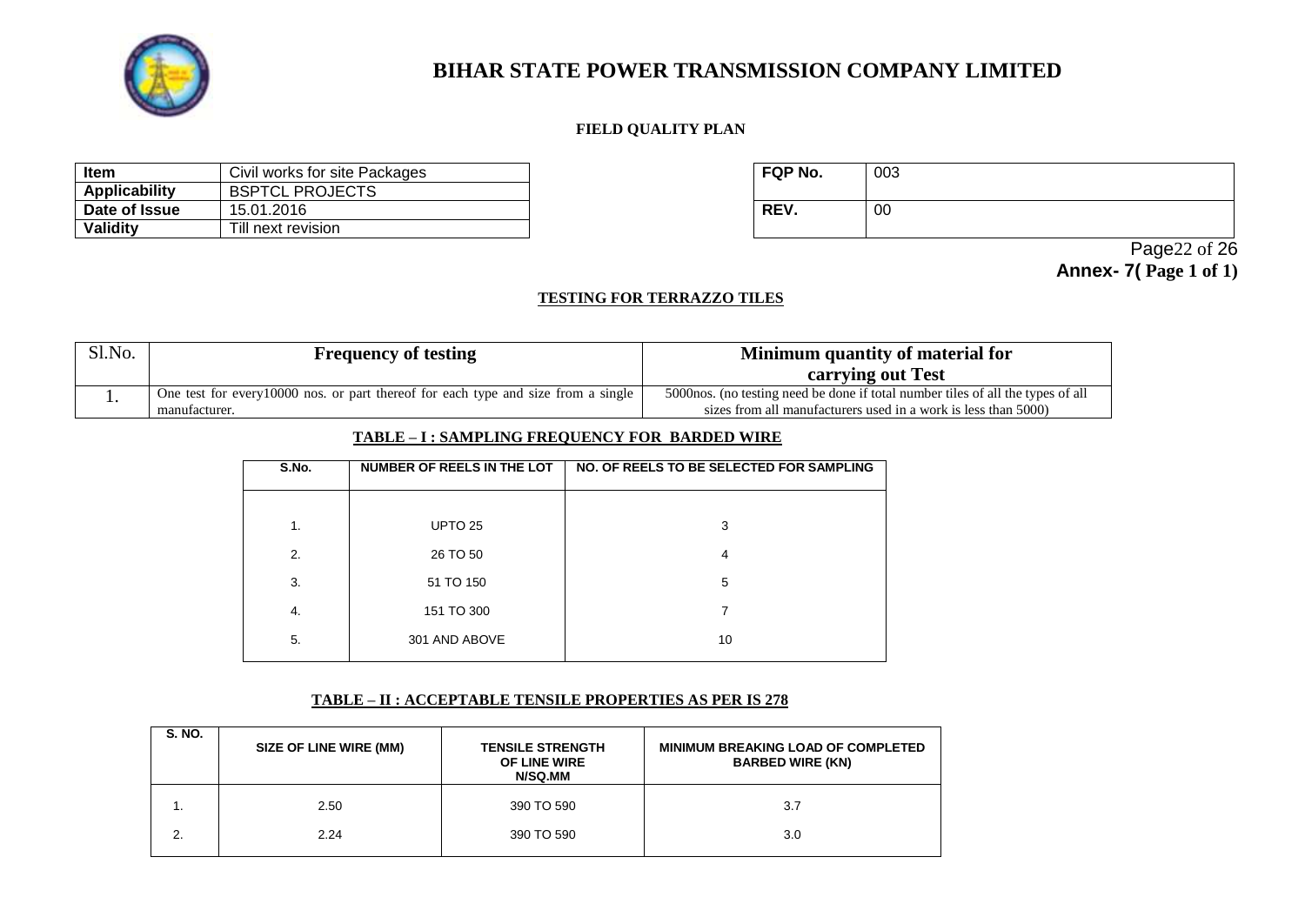

### **FIELD QUALITY PLAN**

| <b>Item</b>   | Civil works for site Packages | FQP No.     | 003 |
|---------------|-------------------------------|-------------|-----|
| Applicability | <b>BSPTCL PROJECTS</b>        |             |     |
| Date of Issue | 15.01.2016                    | <b>REV.</b> | 00  |
| Validity      | Till next revision            |             |     |

| <b>FQP No.</b> | 003 |
|----------------|-----|
| REV.           | 00  |

 Page23 of 26 **Annexure-8 Page 1 of 2**

### **PHYSICAL, REQUIREMENT OF COARSE AGGREGATE**

| S.               | Type of        | Type of W.B.M.                | <b>Test Method</b> | Requirements |
|------------------|----------------|-------------------------------|--------------------|--------------|
| No.              | Construction.  |                               |                    |              |
| 1.               | Sub-base       | Los Angeles Abrasion          | IS:2386(Pt.IV)     | $60\%$ max.  |
|                  |                | Value or Aggregate            | IS:2386 (Pt.IV)    | $50\%$ max   |
|                  |                | Impact value                  | $IS:5640***$       |              |
| $\overline{2}$ . | Base           | a) Los Angeles Abrasion Value | IS:2386(Pt. IV)    | 50% max.     |
|                  |                | or Aggregate                  | $IS:2386$ (Pt.IV)  | 40% max      |
|                  |                | Impact value                  | $IS:5640^{**}$     |              |
|                  |                | b) Flakiness Index            | $IS:2386$ (Pt.I)   | $*$ 15% max  |
| 3.               | Surface        | a) Los Angeles Abrasion Value | IS:2386(Pt.IV)     | $40\%$ max.  |
|                  | Course         | or Aggregate Impact value     | IS:2386 (Pt.IV)    | $30\%$ max   |
|                  |                | b) Flakiness Index            | $IS:2386$ (Pt.I)   | $15\%$ max   |
| $\overline{4}$   | <b>Binding</b> | Plasticity index              | IS :2720 (Pt V)    | Less than 6  |
|                  | Material       |                               |                    |              |

\* Aggregates may satisfy requirements of either of the two tests

\*\* The requirements of flakiness index shall be enforced only in case of crushed/broken stone and crushed slag.

\*\*\*Aggregates like brick metal, kankar and laterite which get softened in presence of water, shall be tested for impact value under wet conditions in accordance with IS:5640.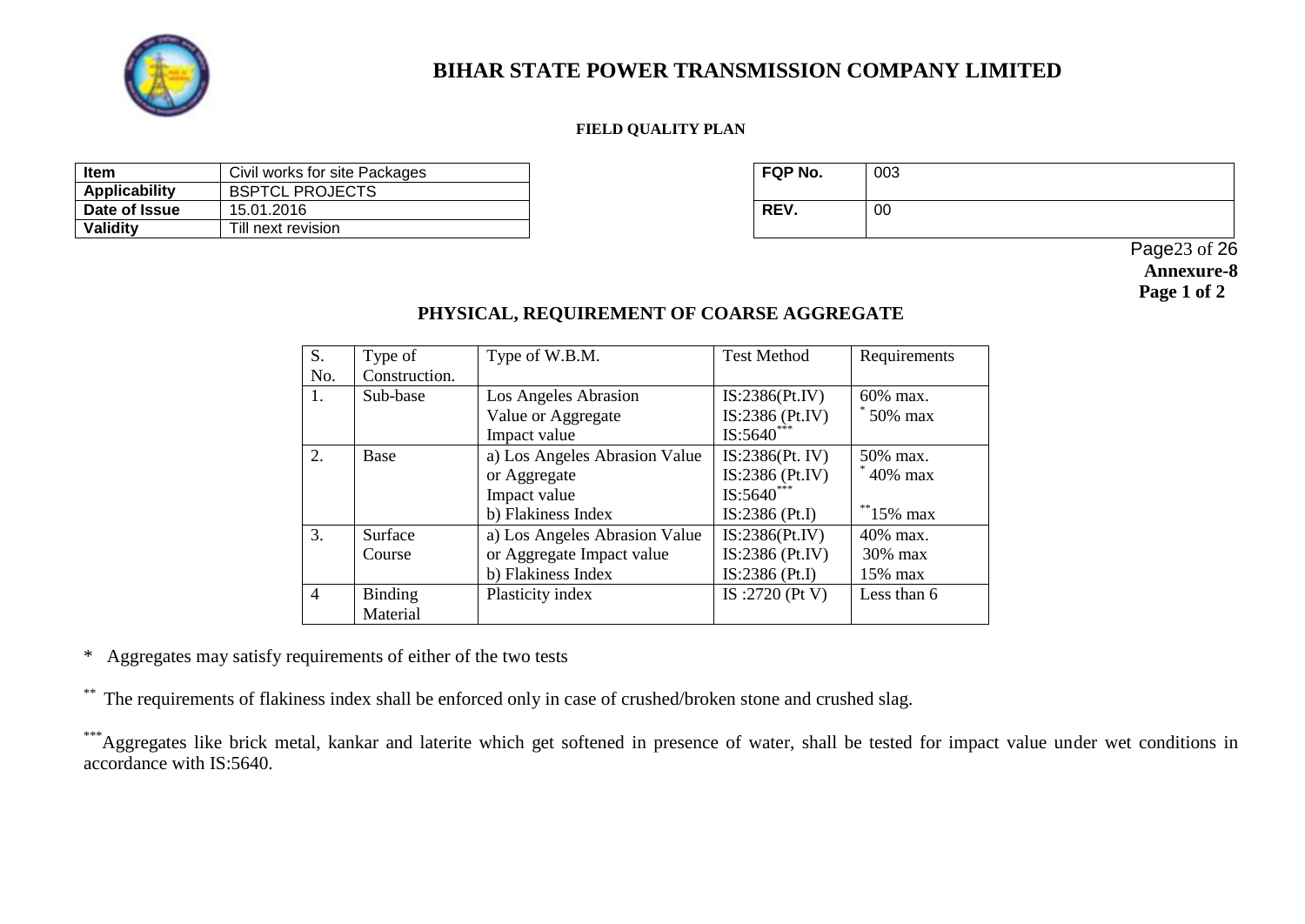

### **FIELD QUALITY PLAN**

| Item                 | Civil works for site Packages | <b>FQP No.</b> | 003 |
|----------------------|-------------------------------|----------------|-----|
| <b>Applicability</b> | <b>BSPTCL PROJECTS</b>        |                |     |
| Date of Issue        | 15.01.2016                    | <b>REV.</b>    | 00  |
| Validity             | Till next revision            |                |     |

| FQP No. | 003 |
|---------|-----|
| REV.    | 00  |

Page24 of 26

**Annexure-8 Page 2 of 2**

### **GRADING REQUIREMENTS OF COARSE AGGREGATE FOR W.B.M**

| Grading No.  | Size Range                     | Sieve designation | % by weight passing |
|--------------|--------------------------------|-------------------|---------------------|
|              |                                |                   | the sieve           |
| $\mathbf{1}$ | 90mm to 45mm                   | $125$ mm          | 100                 |
|              | (Suitable for sub base courses | 90 <sub>mm</sub>  | 90-100              |
|              | of compacted layer of not less | $63$ mm           | $25 - 60$           |
|              | than 90mm thickness).          | $45$ mm           | $0-15$              |
|              |                                | 22.4mm            | $0 - 5$             |
| 2.           | 63mm to 45mm                   | 90mm              | 100                 |
|              |                                | 63mm              | 90-100              |
|              |                                | $53$ mm           | $25 - 75$           |
|              |                                | $45$ mm           | $0-15$              |
|              |                                | 22.4mm            | $0 - 5$             |
| 3.           | 53mm to 22.4mm                 | 63mm              | 100                 |
|              |                                | 53mm              | 95-100              |
|              |                                | $45$ mm           | 65-90               |
|              |                                | $22.4$ mm         | $0 - 10$            |
|              |                                | 11.2mm            | $0 - 5$             |
| 4            | Screening                      |                   |                     |
|              | A) 13.2 mm                     | 13.2 mm           | 100                 |
|              |                                | 11.2 mm           | 95-100              |
|              |                                | 5.6 mm            | $15 - 35$           |
|              |                                | 180 micron        | $0 - 10$            |
|              |                                |                   |                     |
|              | B) 11.2 mm                     | 11.2 mm           | 100                 |
|              |                                | 5.6 mm            | 90-100              |
|              |                                | 180 micron        | $15 - 35$           |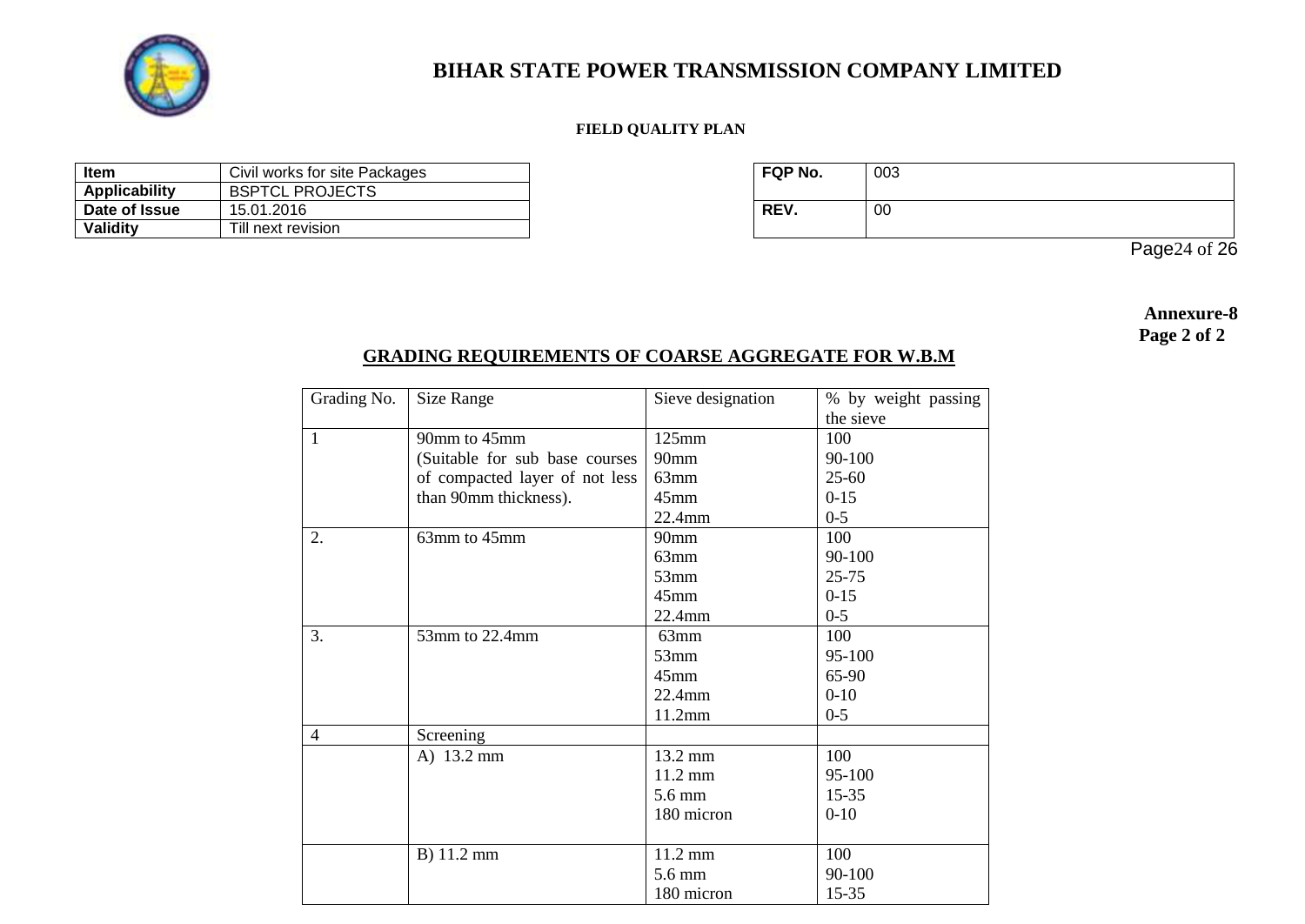

#### **FIELD QUALITY PLAN**

| Item          | Civil works for site Packages | <b>FQP No.</b> | 003 |
|---------------|-------------------------------|----------------|-----|
| Applicability | <b>BSPTCL PROJECTS</b>        |                |     |
| Date of Issue | 15.01.2016                    | <b>REV.</b>    | 00  |
| Validity      | Till next revision            |                |     |

| FQP No. | 003 |
|---------|-----|
| REV.    | 00  |

Page<sub>25</sub> of 26

#### **General Notes:-**

- 1) This Field Quality Plan is not to limit the supervisory checks which are otherwise required to be carried out during execution of work as per drawings/Technical specifications etc.
- 2) Contractor shall be responsible for implementing/documenting the FQP. Documents shall be handed over by the contractor to BSPTCL after the completion of the work.
- 3) Project in charge means over all incharge of work. Site Incharge means incharge of the Site. Site Engineer means in charge of the section.
- 4) In case of deviation the approving authority will be one step above the officer designated for acceptance in this quality plan subject to minimum level of Site incharge.
- 5) Acceptance criteria and permissible limits for tests are indicated in the Annexures. However for further details/tests BSPTCL specification and relevant Indian standards shall be referred.
- 6) Tests as mentioned in this FQP shall generally be followed. However BSPTCL reserves the right to order additional tests wherever required necessary at the cost of the agency.
- 7) All counter checks/tests by BSPTCL shall be carried out by BSPTCL's officials at least at the level of Site Engineer.
- 8) The authorized dealer means the dealer whose names are listed in the main producer's web site or certified by the main producers.
- 9) Accepting Authority for testing Laboratory shall be BSPTCL.
- 10) Mobile testing Labs owned by the contractor may also be acceptable if their facilities meet the testing requirements and the testing equipments are properly calibrated at Third Party Labs where testing/calibration is to be carried out should be accredited by NABL or an agency operating in line with ISO/IEC 17011 and having full membership & MRA of ILAC/APLAC subject to approval of project In charge**.**
- 11) **READYMIX CONCRETE (RMC) IS ACCEPTABLE FOR USE. HOWEVER, SITE INCHARGE SHALL APPROVE THE SOURCE OF MATERIALS TO BE USED FOR RMC .The documentation to be maintained shall be as per IS 4926:2003 i.e i) Information to be supplied by the purchaser (clause 7)**

**ii) Information to be supplied by the producer (clause 8)**

**iii) Sampling for concrete strength should be one set of 3 nos of cubes for every 50 cu.m or part thereof for each day of concreting and 28 days compressive strength shall be tested in line with IS:456.**

12) Epoxy coating on reinforcement steel wherever required shall be done as per IS 13620.